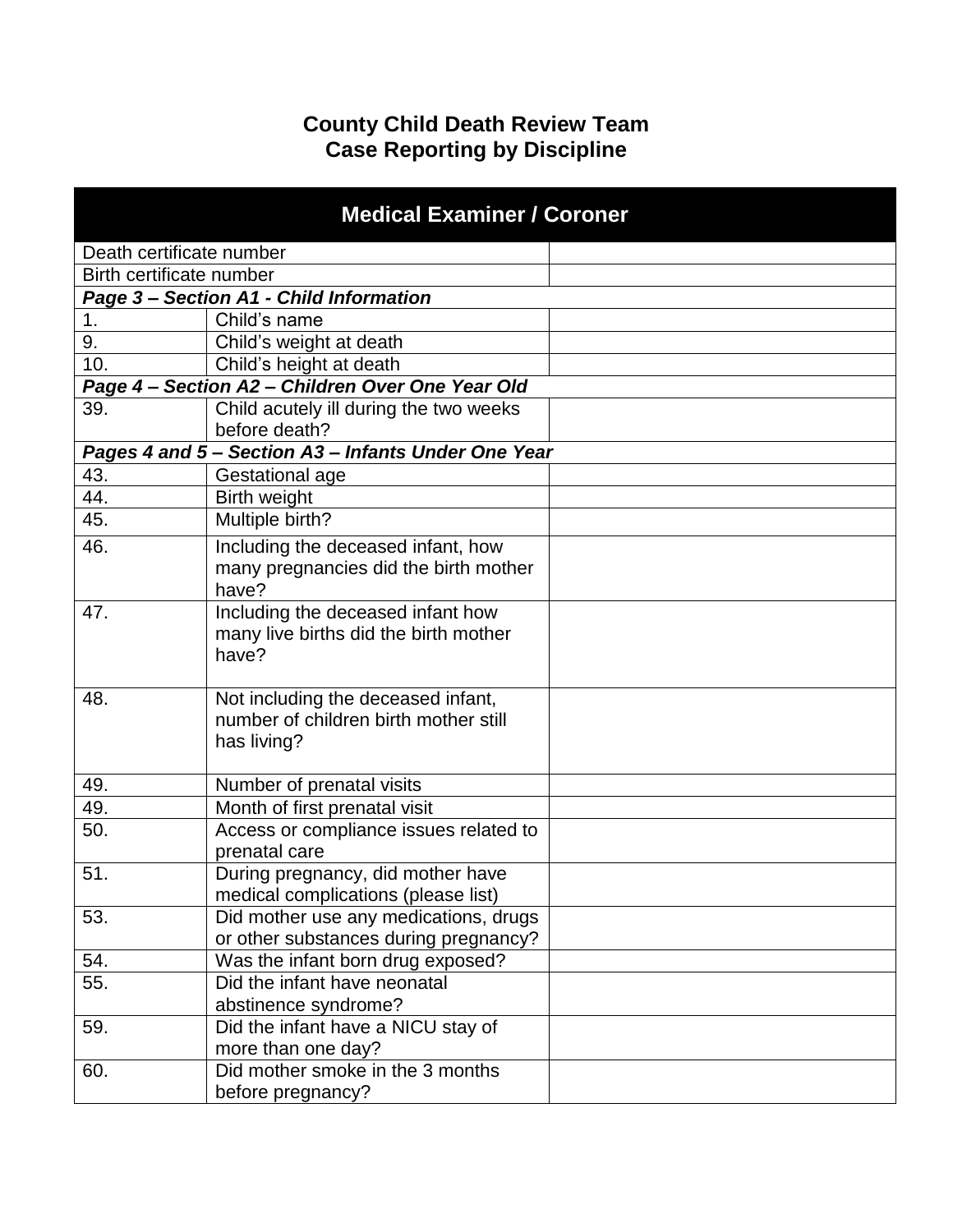| 61. | Did mother smoke at any time during              |  |
|-----|--------------------------------------------------|--|
|     | pregnancy? If yes                                |  |
|     | Trimester 1: #/day                               |  |
|     | Trimester 2" #/day<br>$\bullet$                  |  |
|     | Trimester 3: #/day                               |  |
| 63. | Was mother injured during pregnancy?             |  |
| 65. | Infant ever breastfed?                           |  |
| 66. | Did infant have abnormal metabolic               |  |
|     | newborn screen results?                          |  |
|     | Was the abnormality a fatty acid                 |  |
|     | oxidation error? If yes, describe.               |  |
| 67. | At any time <i>prior</i> to the infant's last 72 |  |
|     | hours, did the infant have a history of          |  |
|     | Infection                                        |  |
|     | Allergies                                        |  |
|     | Abnormal growth, weight                          |  |
|     | gain/loss                                        |  |
|     | Apnea                                            |  |
|     | Cyanosis                                         |  |
|     | Seizures or convulsions                          |  |
|     | Cardiac abnormalities                            |  |
|     | Other, specify                                   |  |
| 68. | In the 72 hours prior to death, did the          |  |
|     | infant have any of the follow?                   |  |
|     | Fever<br>$\bullet$                               |  |
|     | <b>Excessive sweating</b>                        |  |
|     | Lethargy/sleeping more than<br>normal            |  |
|     | Fussiness/excessive crying                       |  |
|     |                                                  |  |
|     | Decrease in appetite                             |  |
|     | Vomiting                                         |  |
|     | Choking<br><b>Diarrhea</b>                       |  |
|     | Stool changes                                    |  |
|     |                                                  |  |
|     | Difficulty breathing                             |  |
|     | Apnea<br>Cyanosis                                |  |
|     | Seizures or convulsions                          |  |
|     |                                                  |  |
|     | Other, specify                                   |  |
| 69. | In the 72 hours prior to death, was the          |  |
|     | infant injured? If yes, explain.                 |  |
| 70. | In the 72 hours prior to death was the           |  |
|     | infant given any vaccines? If yes, list.         |  |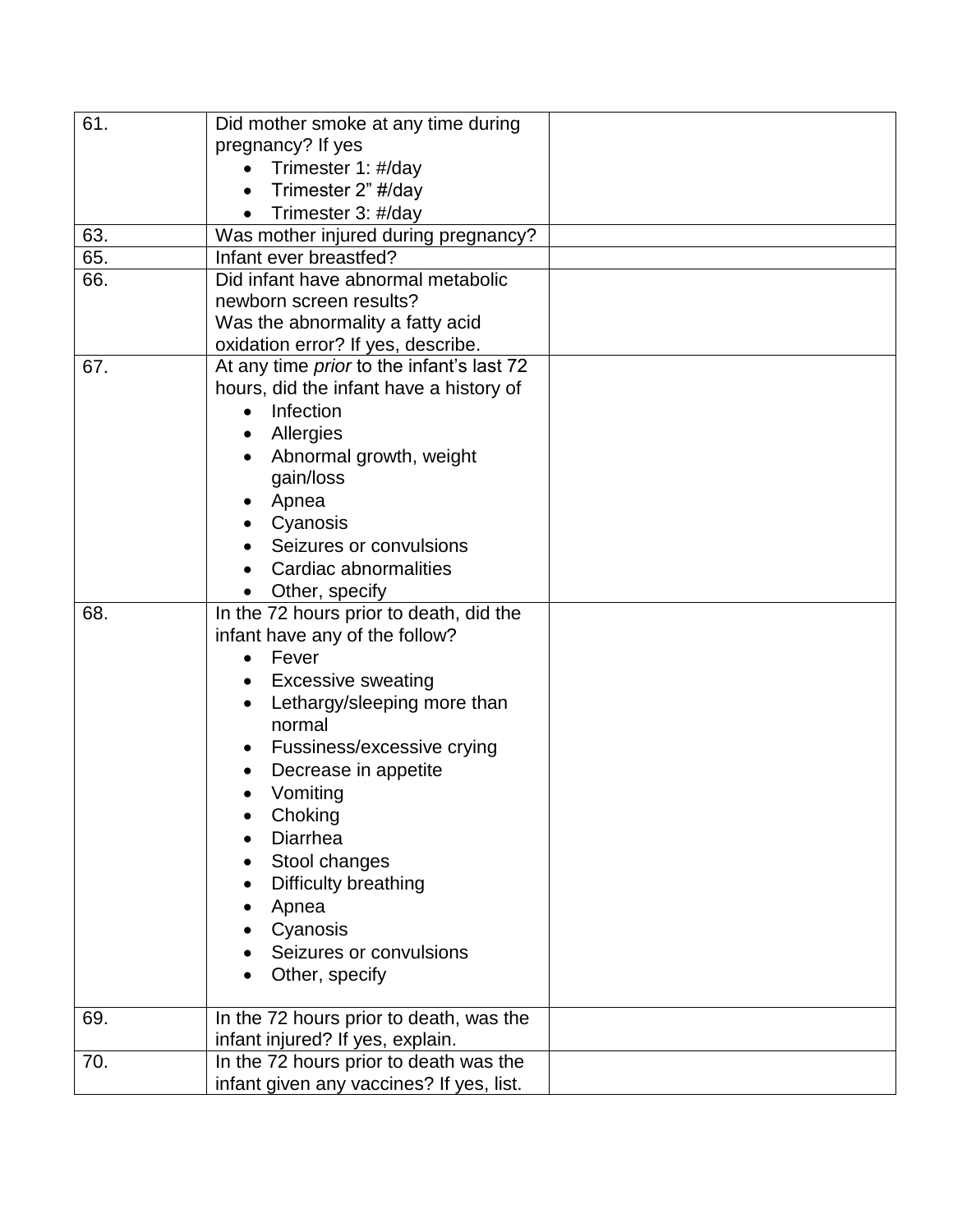| 71.       | In the 72 hours prior to death, was the   |  |
|-----------|-------------------------------------------|--|
|           | infant given any medications or           |  |
|           | remedies? Include herbal, prescription    |  |
|           | and over-the-counter medications and      |  |
|           | home remedies? If yes, list name and      |  |
|           | last dose.                                |  |
| 72.       | What did the infant have for his/her last |  |
|           | meal?                                     |  |
|           | Breast milk:                              |  |
|           | Formula, type                             |  |
|           | Baby food, type                           |  |
|           | Cereal, type:                             |  |
|           | Other, specify:                           |  |
|           | Page 9 and 10 - Section F - Investigation |  |
| 1.        | Was a death investigation conducted?      |  |
|           | <b>Sudden Unexpected Infant</b>           |  |
|           | Death Reporting Form or                   |  |
|           | equivalent form used (if infant)?         |  |
|           | Narrative description of                  |  |
|           | circumstances?                            |  |
|           | Scene photos?                             |  |
|           | Scene recreation with doll?               |  |
|           | Scene recreation without doll?            |  |
|           | Witness interviews?                       |  |
|           |                                           |  |
|           | Was a death scene investigation           |  |
|           | conducted at the place of incident?       |  |
| 3.        | Death referred to (medical examiner,      |  |
|           | coroner, not referred)                    |  |
| 4.        | Person declaring death                    |  |
| 5.        | Autopsy performed? By whom?               |  |
|           | If not performed, why?                    |  |
| 6. and 7. | If autopsy performed were the             |  |
|           | following assessed? Yes or no             |  |
|           | Imaging - single, multiple or             |  |
|           | complete skeletal series or other         |  |
|           | imaging (MRI or CT scan)                  |  |
|           | Exam of general appearance                |  |
|           | Head circumference                        |  |
|           | Gross examination of organs               |  |
|           | Weights of any organs                     |  |
|           | Cultures for infectious disease           |  |
|           | Microscopic/histologic exam               |  |
|           | Postmortem metabolic screen               |  |
|           | Vitreous testing                          |  |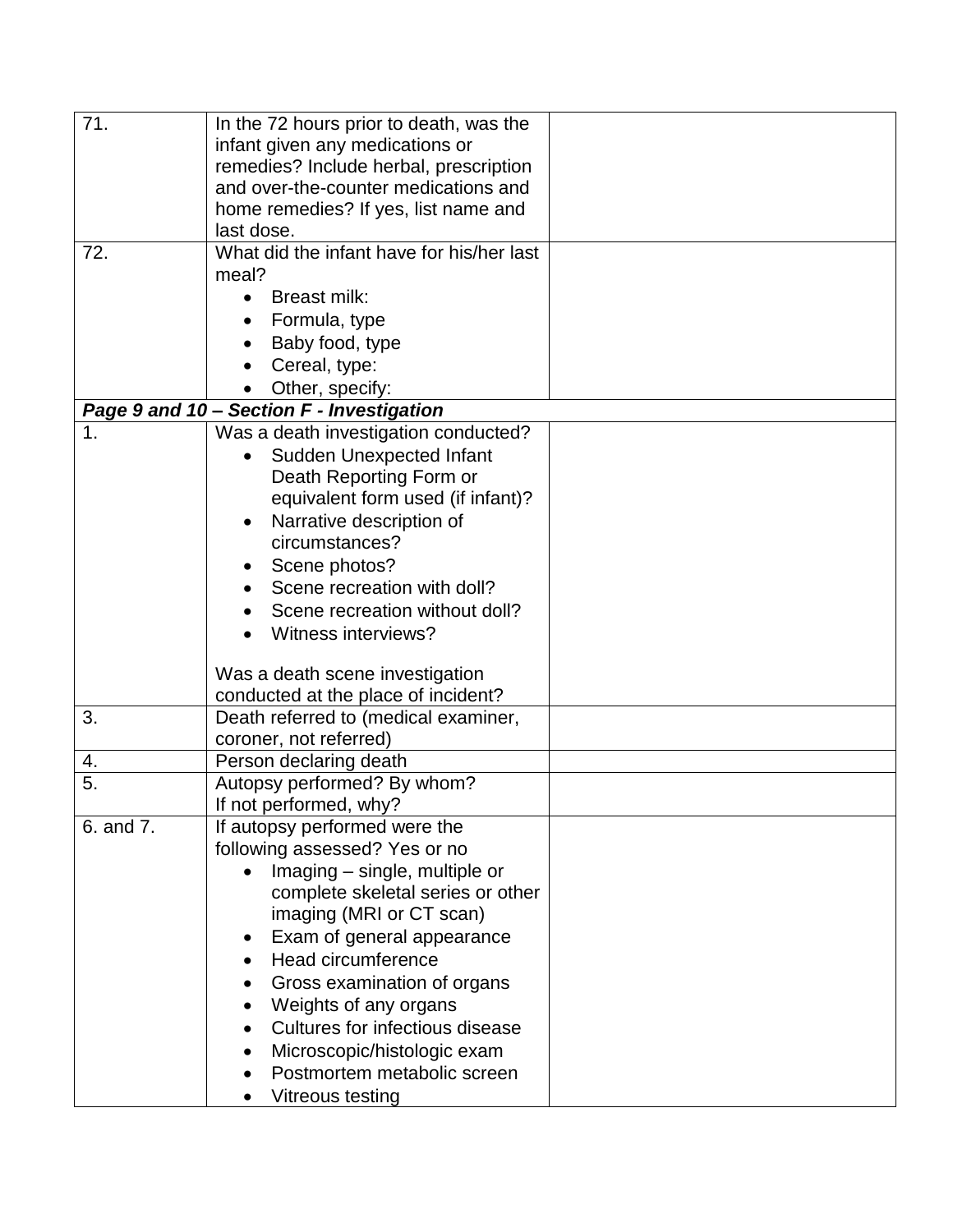|                   | Genetic testing                                                              |  |
|-------------------|------------------------------------------------------------------------------|--|
| 8.                | Toxicology screen                                                            |  |
| $\overline{9}$ .  | Was child's medical history reviewed                                         |  |
|                   | as part of autopsy? Did this include                                         |  |
|                   | review of newborn metabolic screen                                           |  |
|                   | and neonatal Critical Congenital Heart                                       |  |
|                   | Defect screen?                                                               |  |
|                   |                                                                              |  |
| 10.               | Describe any abnormalities or                                                |  |
|                   | significant findings found during                                            |  |
|                   | autopsy?                                                                     |  |
| 12.               | Was there an agreement between the                                           |  |
|                   | cause of death listed on the pathology                                       |  |
|                   | report and on the death certificate? If                                      |  |
|                   | no, describe.                                                                |  |
|                   | Page 10 - Section G - Official Manner and Primary Cause of Death             |  |
| 2.                | Immediate cause of death                                                     |  |
| 2.                | Any conditions listed on death                                               |  |
|                   | certificate leading to immediate cause                                       |  |
| 3.                | of death                                                                     |  |
|                   | Any other significant conditions<br>contributing to the death but not an     |  |
|                   | underlying cause listed on the death                                         |  |
|                   | certificate.                                                                 |  |
| 4.                | If injury, describe how the injury                                           |  |
|                   | occurred exactly as written on death                                         |  |
|                   | certificate                                                                  |  |
| 5.                | Official manner of death from death                                          |  |
|                   | certificate                                                                  |  |
|                   | Pages 16 and 17 - Section I1 - Sudden and Unexpected Death in the Young (SDY |  |
| <b>Counties</b> ) |                                                                              |  |
| a.                | Was the death a homicide, suicide,                                           |  |
|                   | overdose, injury with the external                                           |  |
|                   | cause as the only and obvious cause                                          |  |
|                   | of death or a death expected within six                                      |  |
|                   | months due to terminal illness? If no,                                       |  |
|                   | please answer questions below:                                               |  |
| b.                | Did child have history of any of the                                         |  |
|                   | following within 72 hours of death?                                          |  |
|                   | Chest pain                                                                   |  |
|                   | Dizziness/lightheaded                                                        |  |
|                   | Fainting                                                                     |  |
|                   | Palpitations                                                                 |  |
|                   | Concussion                                                                   |  |
|                   | Confusion                                                                    |  |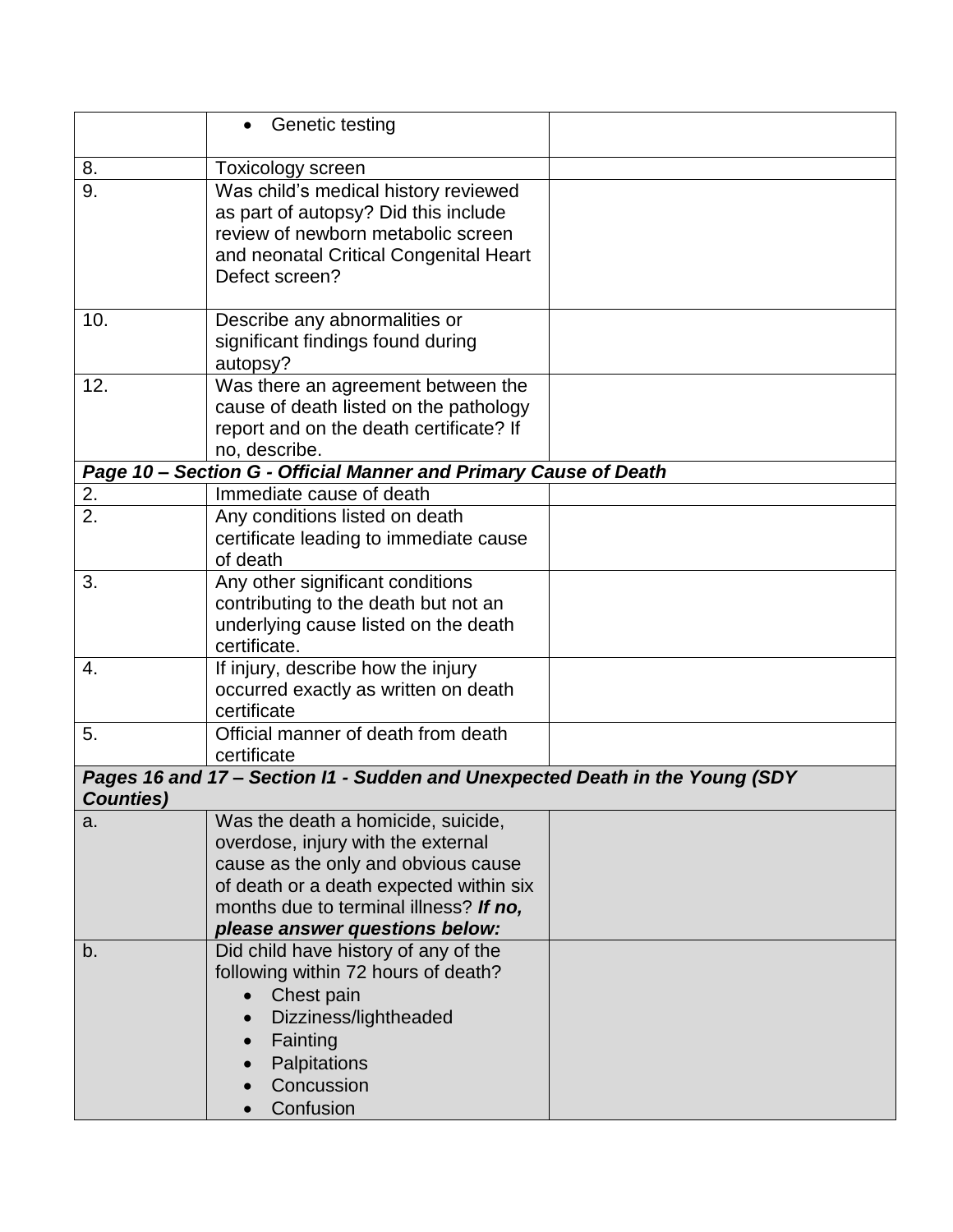|    | Convulsions/seizures<br>Headache<br>Head injury<br>Psychiatric symptoms<br>Acute paralysis<br>Asthma                                                                                                                                                                                                                                                    |  |
|----|---------------------------------------------------------------------------------------------------------------------------------------------------------------------------------------------------------------------------------------------------------------------------------------------------------------------------------------------------------|--|
|    | Pneumonia                                                                                                                                                                                                                                                                                                                                               |  |
|    | Difficulty breathing<br>Fever                                                                                                                                                                                                                                                                                                                           |  |
|    | Heat exhaustion/stroke                                                                                                                                                                                                                                                                                                                                  |  |
|    | Muscle aches/cramping<br>$\bullet$                                                                                                                                                                                                                                                                                                                      |  |
|    | Slurred speech                                                                                                                                                                                                                                                                                                                                          |  |
|    | Vomiting                                                                                                                                                                                                                                                                                                                                                |  |
|    | Other, specify:                                                                                                                                                                                                                                                                                                                                         |  |
| C. | At any time more than 72 hours<br>preceding death did the child have a<br>personal history of any of the following<br>chronic conditions or symptoms?<br>Chest pain<br>Dizziness/lightheaded<br>Fainting<br>Palpitations<br>Concussion<br>Confusion<br>Convulsions/seizures<br>Headache<br>Head injury<br><b>Difficulty breathing</b><br>Slurred speech |  |
| d. | Other, specify:<br>Did the child have any other prior                                                                                                                                                                                                                                                                                                   |  |
|    | serious injuries (car accident, etc.)?<br>Had the child ever been diagnosed                                                                                                                                                                                                                                                                             |  |
| е. | with any of the following?                                                                                                                                                                                                                                                                                                                              |  |
|    | <b>Blood diseases</b>                                                                                                                                                                                                                                                                                                                                   |  |
|    | Cardiac conditions                                                                                                                                                                                                                                                                                                                                      |  |
|    | Neurologic conditions                                                                                                                                                                                                                                                                                                                                   |  |
|    | <b>Respiratory conditions</b>                                                                                                                                                                                                                                                                                                                           |  |
|    | Other significant medical history                                                                                                                                                                                                                                                                                                                       |  |
| f. | Did child have any blood relatives with                                                                                                                                                                                                                                                                                                                 |  |
|    | the following diseases?                                                                                                                                                                                                                                                                                                                                 |  |
|    | Sudden unexpected death<br>before age 50                                                                                                                                                                                                                                                                                                                |  |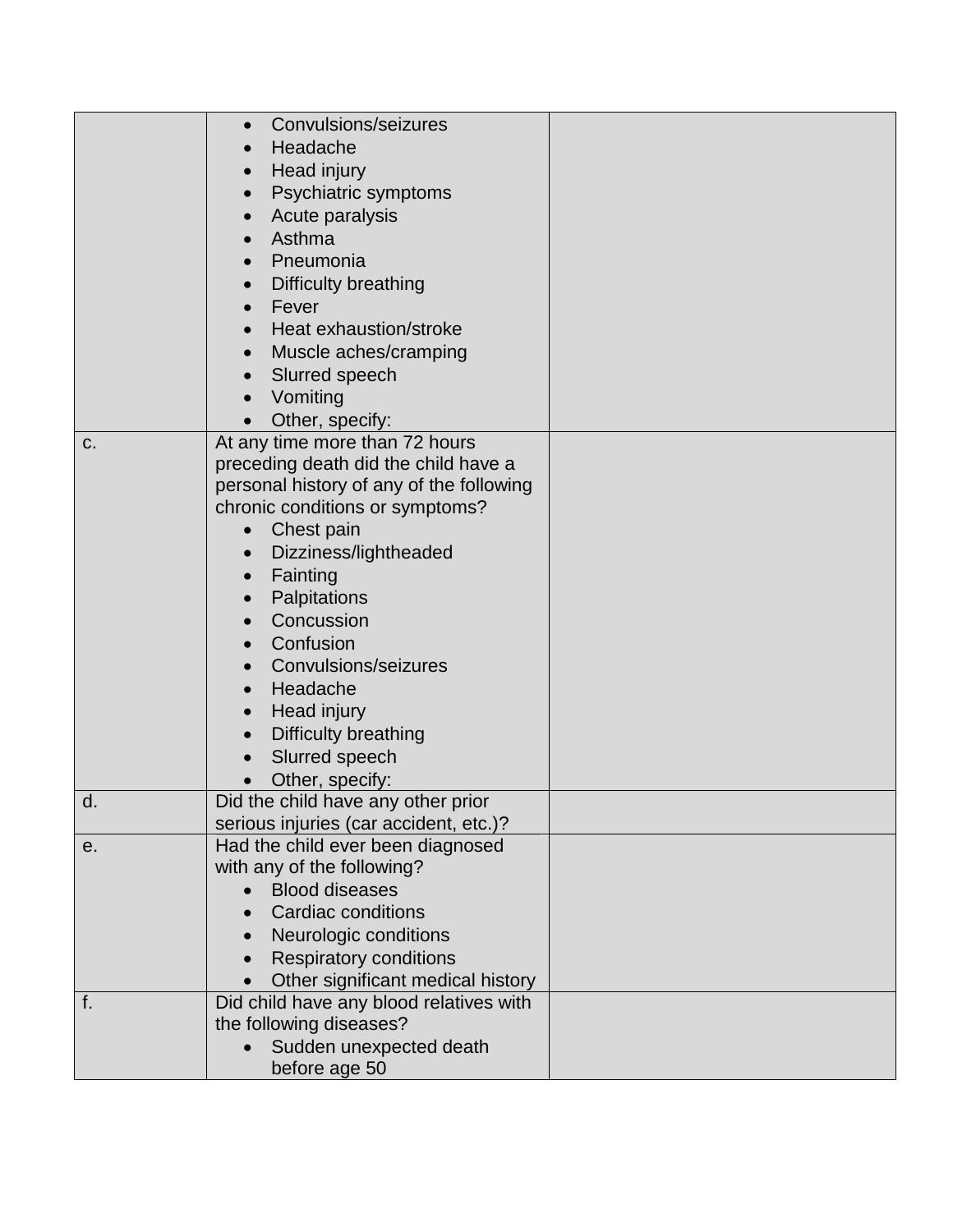|    | Heart condition or stroke before<br>50<br>Aortic aneurysm or rupture<br>Arrhythmia<br>Cardiomyopathy |  |
|----|------------------------------------------------------------------------------------------------------|--|
|    | Congenital heart disease                                                                             |  |
|    | Epilepsy or convulsions/seizure                                                                      |  |
|    | Other neurologic disease<br>Febrile seizures                                                         |  |
|    | Unexplained fainting                                                                                 |  |
|    | <b>Congenital deafness</b>                                                                           |  |
|    | Connective tissue disease                                                                            |  |
|    | Mitochondrial disease                                                                                |  |
|    | Muscle disorder                                                                                      |  |
|    | Thromobophilia                                                                                       |  |
|    | Other genetic disorders                                                                              |  |
|    | Pages 18 and 19- Section I2 - Death Related to Sleeping or in the Sleep Environment                  |  |
| a  | Incident sleep place                                                                                 |  |
| b. | Child put to sleep (back, stomach,                                                                   |  |
|    | side, U/K)                                                                                           |  |
| С. | Child found (back, stomach, side, U/K)                                                               |  |
| d. | Usual sleep place (crib, bassinette,                                                                 |  |
| е. | adult bed, couch, chair, etc.)<br>Usual sleep position (back, stomach,                               |  |
|    | side, U/K)                                                                                           |  |
| f. | Was there any type of crib, Pack 'n                                                                  |  |
|    | Play, bassinet, bed side sleeper or                                                                  |  |
|    | baby box in home for the child?                                                                      |  |
| g. | Child in new/different environment (i.e.<br>relative's home)?                                        |  |
| h. | Child last placed to sleep with a                                                                    |  |
|    | pacifier?                                                                                            |  |
| ı. | Child wrapped or swaddled in blanket?<br>Child overheated?                                           |  |
| k. | Child exposed to second hand smoke?                                                                  |  |
| I. | Child's face when found (down, up, to                                                                |  |
|    | left or right or U/K)                                                                                |  |
| m. | Child's neck when found (head back,                                                                  |  |
|    | chin to chest, neutral, turned, U/K)                                                                 |  |
| n. | Child's airway                                                                                       |  |
|    | Unobstructed by person or                                                                            |  |
|    | object                                                                                               |  |
|    | Fully obstructed by person or                                                                        |  |
|    | object                                                                                               |  |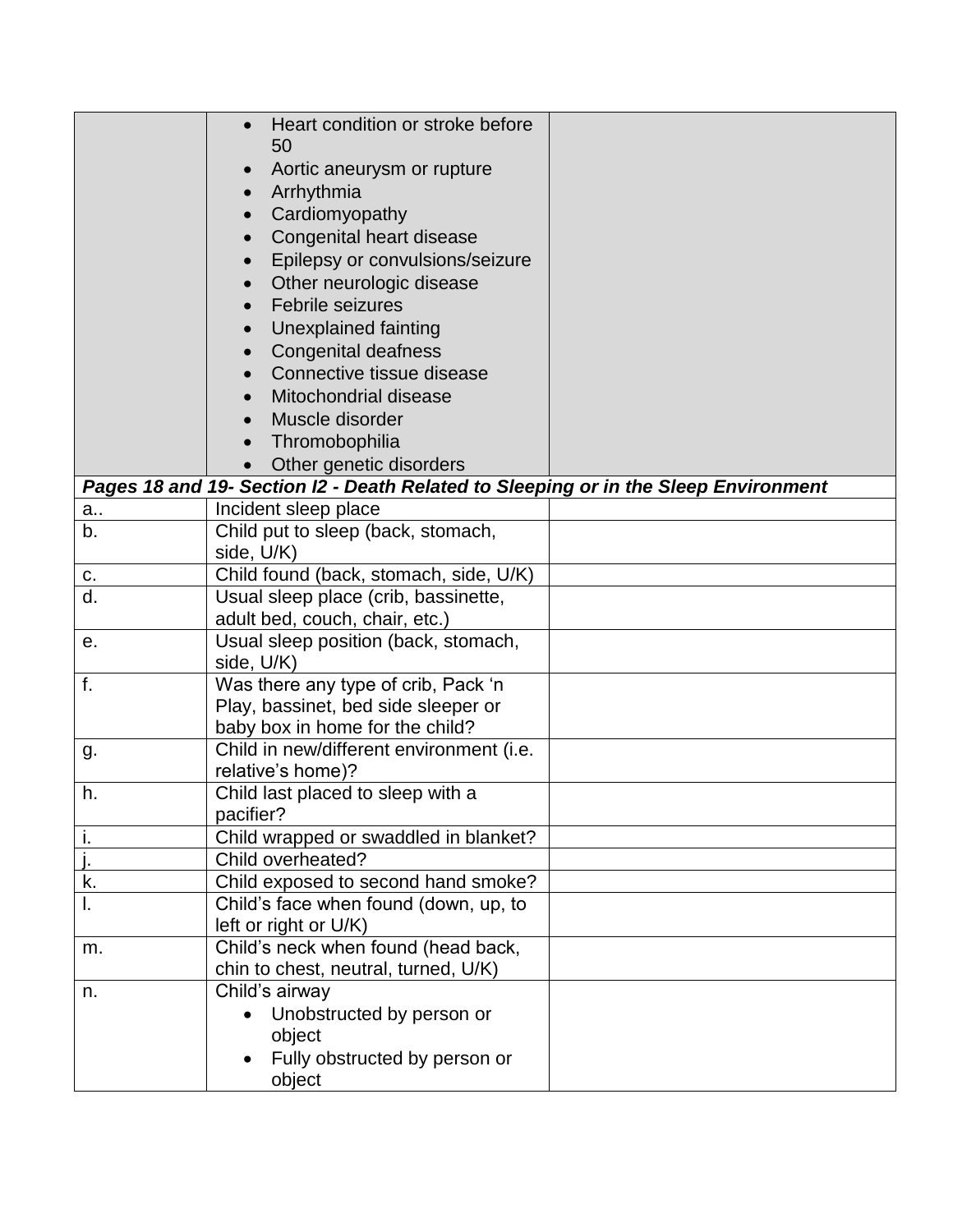|    | Partially obstructed by person or                                                     |  |
|----|---------------------------------------------------------------------------------------|--|
|    | object<br>U/K                                                                         |  |
|    | If yes, what was obstructed (nose,                                                    |  |
|    | mouth, chest, U/K)                                                                    |  |
| О. | Objects in sleep environment (please                                                  |  |
|    | indicate position relative to child: next                                             |  |
|    | to, under, on top of, or tangled around                                               |  |
|    | and whether the object was obstructing                                                |  |
|    | the airway)                                                                           |  |
|    | Adults                                                                                |  |
|    | Other children                                                                        |  |
|    | Animal                                                                                |  |
|    | <b>Mattress</b>                                                                       |  |
|    | Comforter, quilt or other                                                             |  |
|    | Thin blanket, flat sheet                                                              |  |
|    | Pillow                                                                                |  |
|    | Cushion                                                                               |  |
|    | Boppy or u-shaped pillow                                                              |  |
|    | Sleep positioner                                                                      |  |
|    | <b>Bumper pads</b>                                                                    |  |
|    | Clothing                                                                              |  |
|    | Crib railing/side                                                                     |  |
|    | Wall                                                                                  |  |
|    | Toy                                                                                   |  |
|    | Other, specify:                                                                       |  |
| p. | Was there a reliable, non-conflicting                                                 |  |
|    | witness account of how the child was                                                  |  |
|    | found/                                                                                |  |
| q. | Caregiver fell asleep while feeding the<br>child?                                     |  |
| r. | Child sleeping in same room as                                                        |  |
|    | caregiver/supervisor at time of death?                                                |  |
| S. | Child sleeping on same surface with                                                   |  |
|    | person or animals?                                                                    |  |
|    | Page 20 - Section I5 - Child Abuse, Neglect, Poor Supervision and Exposure to Hazards |  |
| C. | For abusive head trauma, were there                                                   |  |
|    | retinal hemorrhages?                                                                  |  |
| d. | For abusive head trauma, was the                                                      |  |
|    | child shaken? If yes, was there                                                       |  |
|    | impact?                                                                               |  |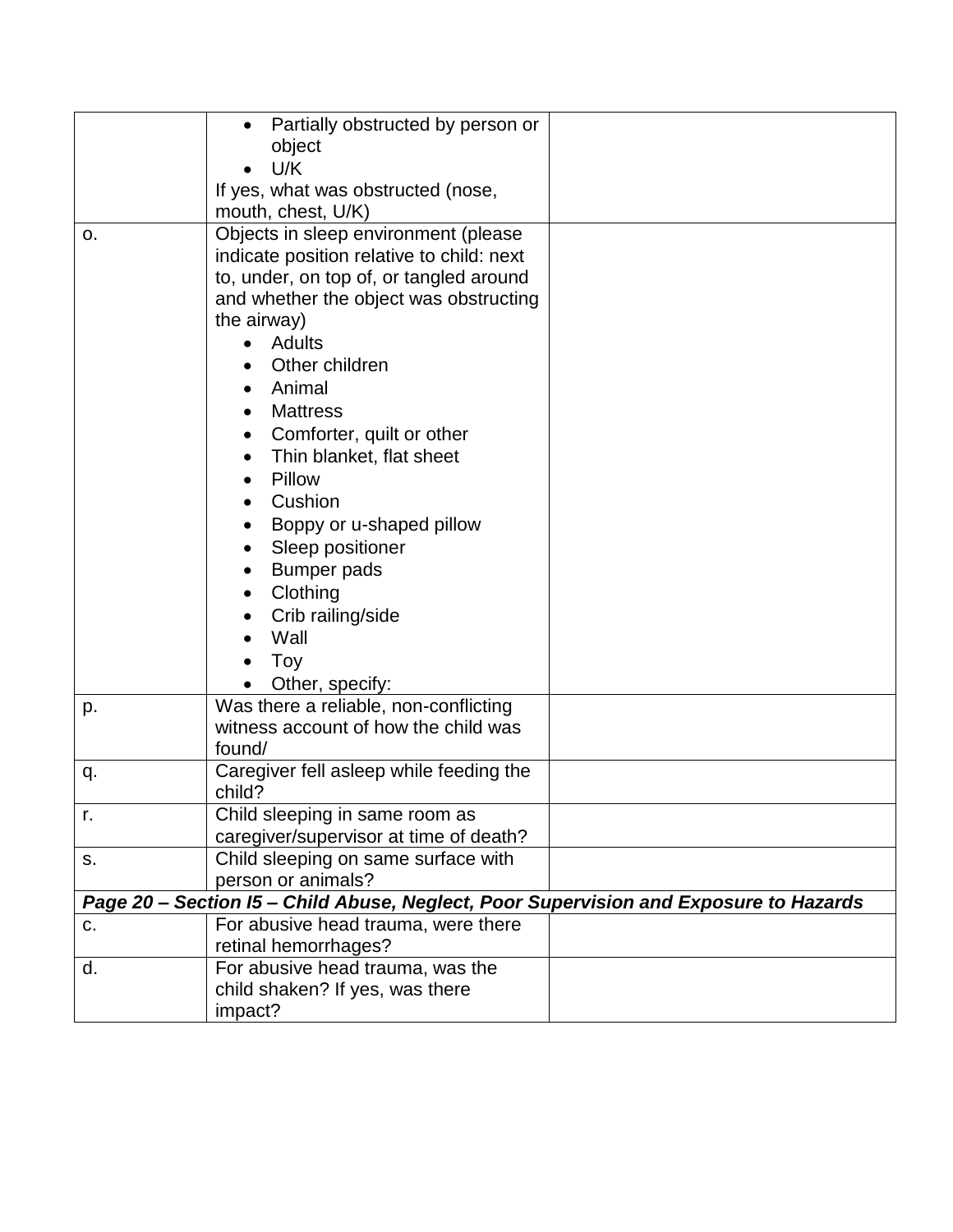| <b>Child Protective Services</b> |                                                           |  |
|----------------------------------|-----------------------------------------------------------|--|
|                                  | Page 3 - Section A1 - Child Information                   |  |
| 14.                              | Were any siblings placed outside of the                   |  |
|                                  | home prior to this child's death?                         |  |
| 19.                              | Residence overcrowded?                                    |  |
| 20.                              | Child ever homeless?                                      |  |
| 22.                              | Child had a history of maltreatment (as                   |  |
|                                  | victim or perpetrator)?                                   |  |
| 23.                              | Was there an open CPS case with                           |  |
|                                  | child at time of death?                                   |  |
| 24.                              |                                                           |  |
|                                  | Was child ever placed outside home<br>prior to the death? |  |
|                                  |                                                           |  |
| 29.                              | Child had history of intimate partner                     |  |
|                                  | violence (as victim or perpetrator)?                      |  |
|                                  | Pages 4 and 5 - Section A3 - Infants Under One Year       |  |
| 53.                              | Did mother use any medications, drugs                     |  |
|                                  | or other substances during pregnancy?                     |  |
| 54.                              | Was the infant born drug exposed?                         |  |
| 55.                              | Did the infant have neonatal                              |  |
|                                  | abstinence syndrome?                                      |  |
|                                  | Page 7 - Section G - Primary Caregiver Information        |  |
| 12.                              | Caregiver(s) received social services in                  |  |
|                                  | the past 12 months? If yes, specify.                      |  |
| 13.                              | Caregiver have substance abuse                            |  |
|                                  | history?                                                  |  |
| 14.                              | Caregiver(s) ever victim of child                         |  |
|                                  | maltreatment? If yes, specify:                            |  |
|                                  | Physical<br>$\bullet$                                     |  |
|                                  | Neglect                                                   |  |
|                                  | Sexual                                                    |  |
|                                  | Emotional/physical                                        |  |
|                                  | If yes, please specify the number of                      |  |
|                                  | CPS referrals and substantiations.                        |  |
|                                  |                                                           |  |
|                                  | Was the caregiver every in foster care                    |  |
| 15.                              | or adopted?<br>Caregiver(s) ever perpetrator of           |  |
|                                  | maltreatment? If yes, specify:                            |  |
|                                  | Physical                                                  |  |
|                                  | Neglect                                                   |  |
|                                  | Sexual                                                    |  |
|                                  |                                                           |  |
|                                  | Emotional/physical                                        |  |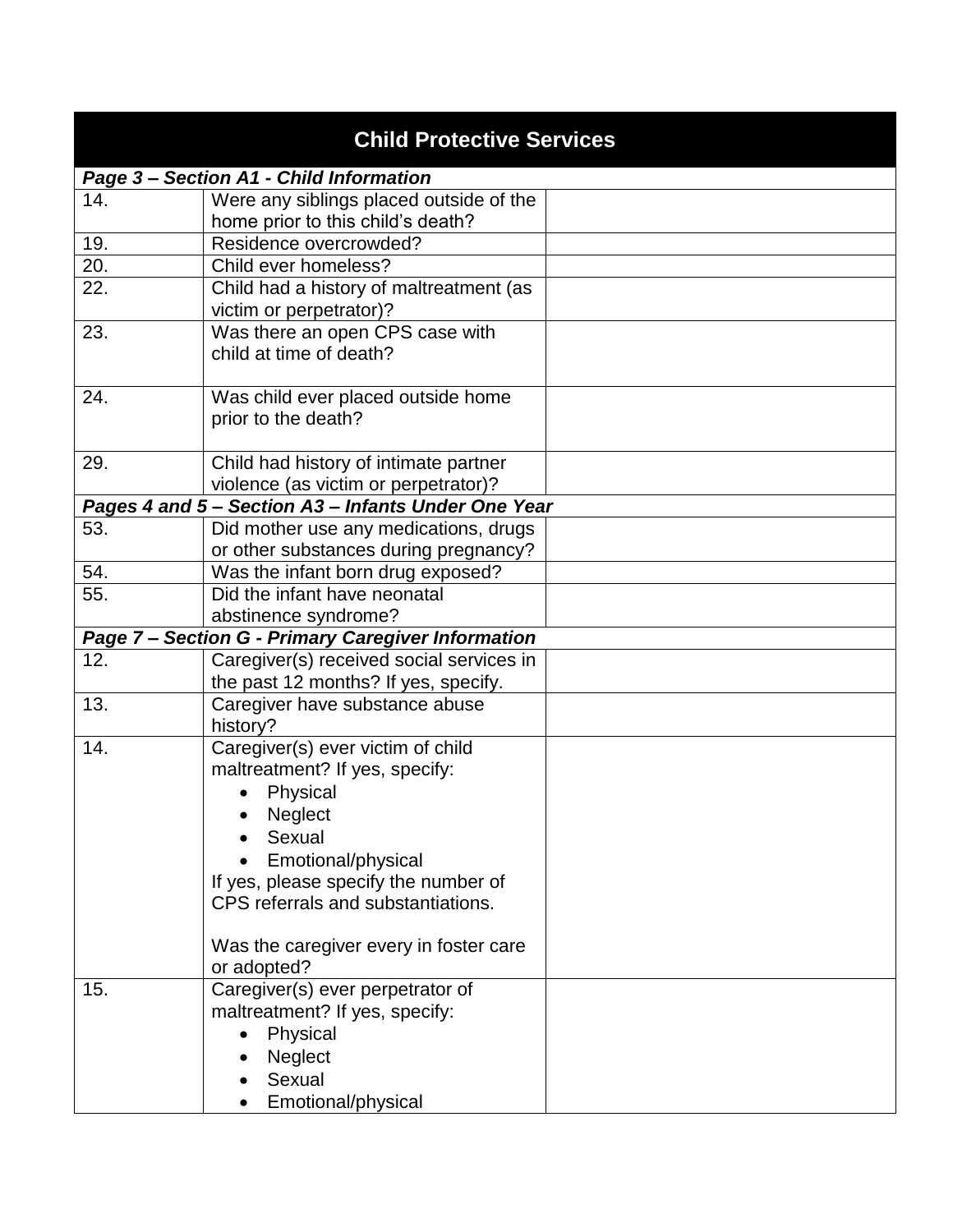|     | If yes, please specify the number of                  |  |
|-----|-------------------------------------------------------|--|
|     | CPS referrals and substantiations.                    |  |
|     |                                                       |  |
|     | Were any of the following services                    |  |
|     | provided:                                             |  |
|     | <b>CPS</b> prevention services                        |  |
|     | <b>Family preservation services</b>                   |  |
|     | Children ever removed?                                |  |
| 16. | Caregiver(s) have disability or chronic               |  |
|     | illness? If yes, please indicate and                  |  |
|     | describe any applicable:                              |  |
|     | Physical                                              |  |
|     | Mental                                                |  |
|     | Sensory                                               |  |
| 17. | Caregiver(s) have prior child deaths? If              |  |
|     | yes, please indicate manner and                       |  |
|     | number of children:                                   |  |
|     | Child abuse<br>$\bullet$                              |  |
|     | Child neglect                                         |  |
|     | Accident                                              |  |
|     |                                                       |  |
|     | Suicide                                               |  |
|     | <b>SIDS</b>                                           |  |
|     | Other                                                 |  |
| 18. | Caregiver(s) have history of intimate                 |  |
|     | partner violence as victim and/or                     |  |
|     | perpetrator?                                          |  |
|     | Page 8 - Section D - Supervisor Information           |  |
| 10. | Supervisor has history of child                       |  |
|     | maltreatment (if supervisor at incident               |  |
|     | was not primary caregiver)?                           |  |
|     | Page 9 and 10 - Section F - Investigation Information |  |
| 13. | CPS record check conducted as a                       |  |
|     | result of death?                                      |  |
| 14. | Did review of records find evidence of                |  |
|     | prior abuse?                                          |  |
| 15. | CPS action taken because of death?                    |  |
|     | If yes, indicate highest level of action              |  |
|     | taken:                                                |  |
|     | Report screen out/not<br>$\bullet$                    |  |
|     | investigated                                          |  |
|     | Unsubstantiated                                       |  |
|     | Inconclusive                                          |  |
|     | Substantiated                                         |  |
|     |                                                       |  |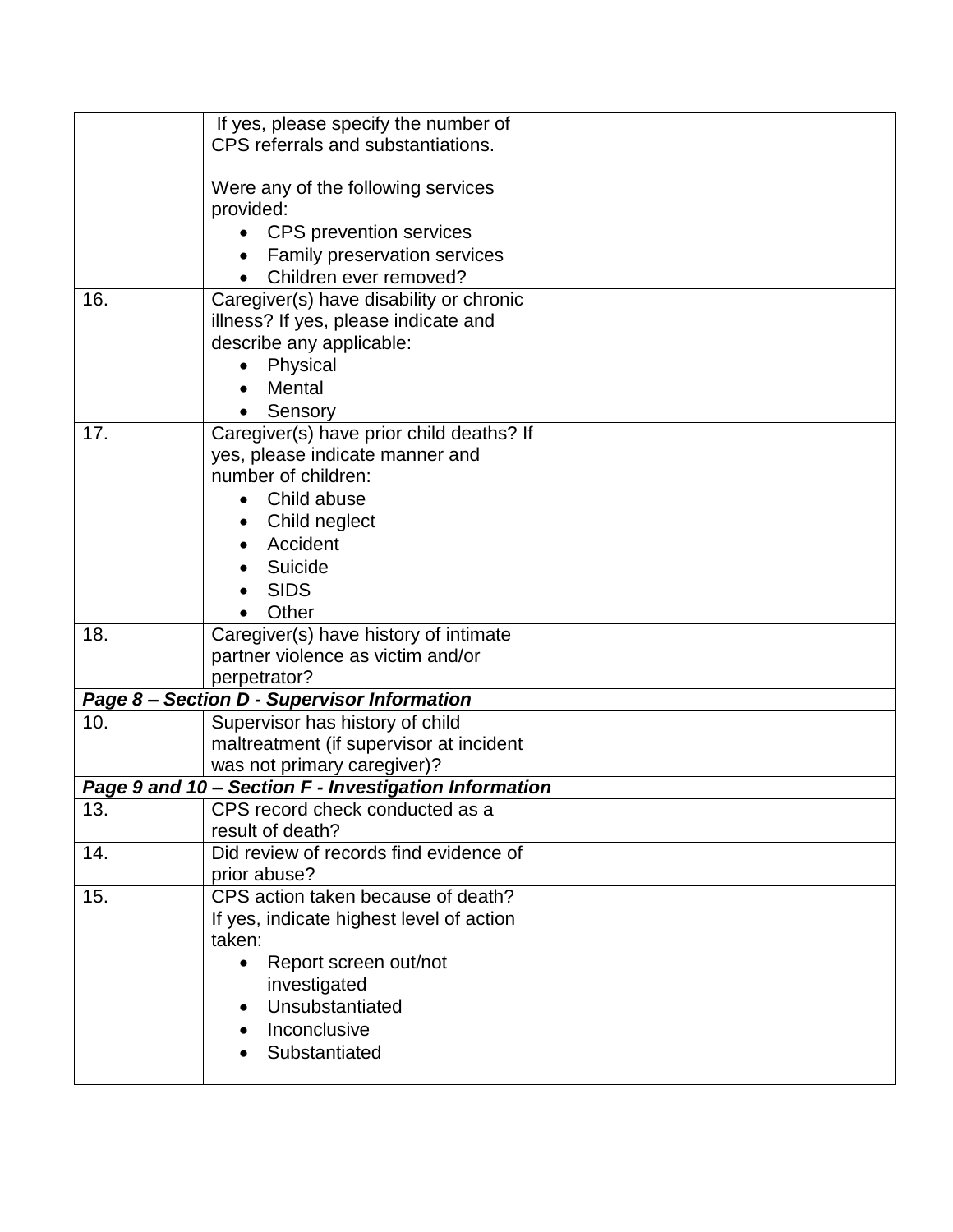|     | If yes, services or actions resulting<br>(any that apply):<br>Voluntary services offered<br>Voluntary services provided<br>Court-ordered services provided<br>Voluntary out of home<br>placement<br>Court-ordered out of home       |  |
|-----|-------------------------------------------------------------------------------------------------------------------------------------------------------------------------------------------------------------------------------------|--|
|     | placement<br>Children removed<br>Parental rights terminated<br>U/K                                                                                                                                                                  |  |
| 16. | If death occurred in licensed setting,<br>indicate action taken                                                                                                                                                                     |  |
|     | Page 20 - Section I5 - Child Abuse, Neglect, Poor Supervision and Exposure to Hazards                                                                                                                                               |  |
| a.  | Did child abuse, neglect, poor or<br>absent supervision or exposure to<br>hazards cause or contribute to the<br>child's death?                                                                                                      |  |
| b.  | If child abuse, what type(s)?<br>Abusive head trauma<br><b>Chronic Battered Child</b><br>Syndrome<br>Beating/kicking<br>Scalding or burning<br>Munchausen Syndrome<br>Sexual assault<br>Other                                       |  |
| e   | If child abuse, what events triggered<br>the abusive incident?                                                                                                                                                                      |  |
| т.  | If child neglect, what type(s)?<br>Failure to provide necessities<br>$\bullet$<br>Failure to provide supervision<br><b>Emotional neglect</b><br>$\bullet$<br>Abandonment<br>Failure to seek/follow treatment<br>Exposure to hazards |  |
| g.  | If exposure to hazards, what type:<br>Hazard(s) in sleep environment<br>$\bullet$<br>Fire hazard<br>Unsecured medication/poison<br>Firearm hazard<br><b>Water hazard</b><br>Motor vehicle hazard                                    |  |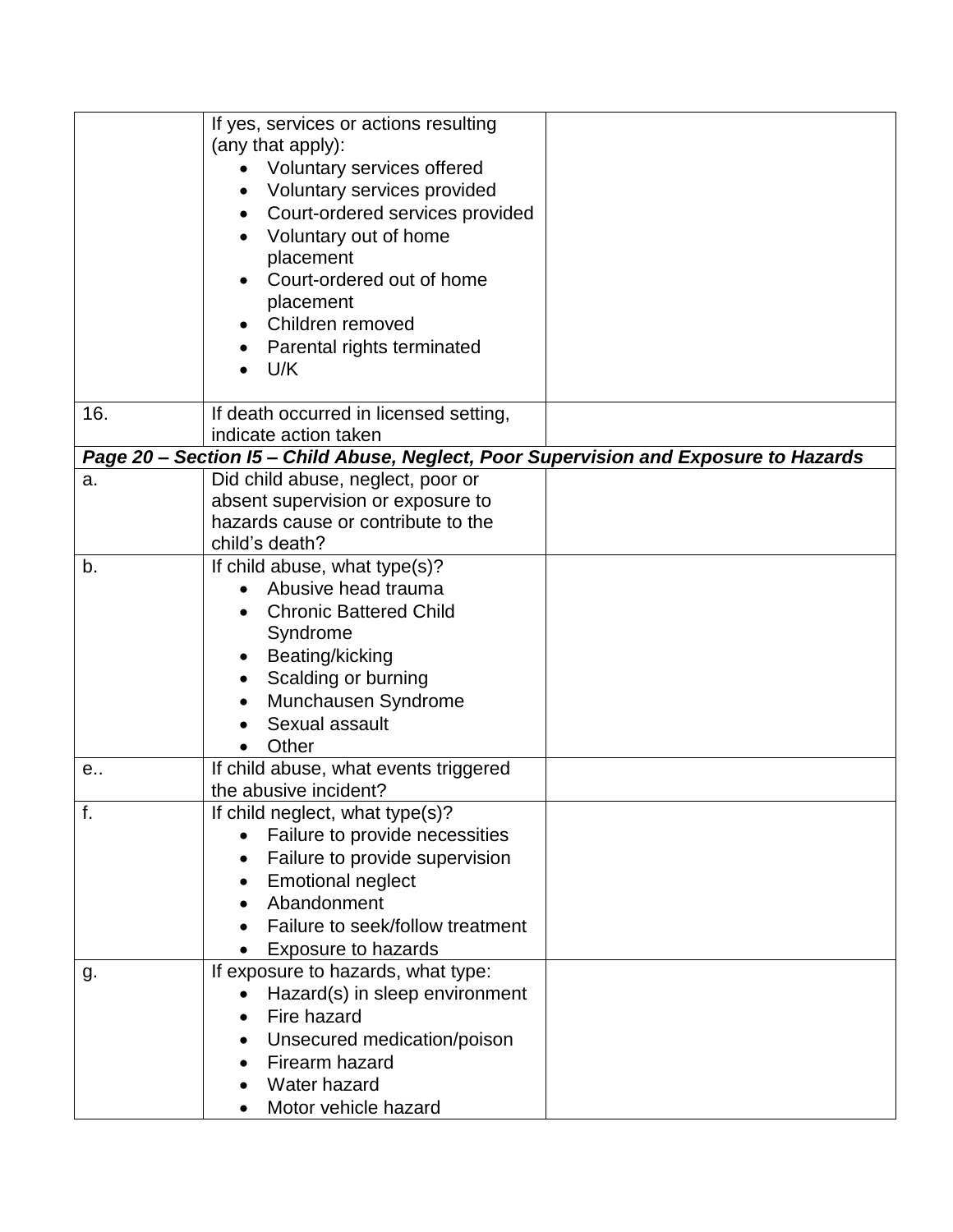|                                                        | • Maternal substance use during          |  |
|--------------------------------------------------------|------------------------------------------|--|
|                                                        | pregnancy                                |  |
|                                                        | • Other hazard                           |  |
|                                                        | Page 21 – Section J – Person Responsible |  |
| 18.                                                    | At the time of the incident was person   |  |
|                                                        | impaired?                                |  |
| Page 22 – Section K - Services to Family and Community |                                          |  |
|                                                        | Any services provided to family as a     |  |
|                                                        | result of death (from CPS)? Specify:     |  |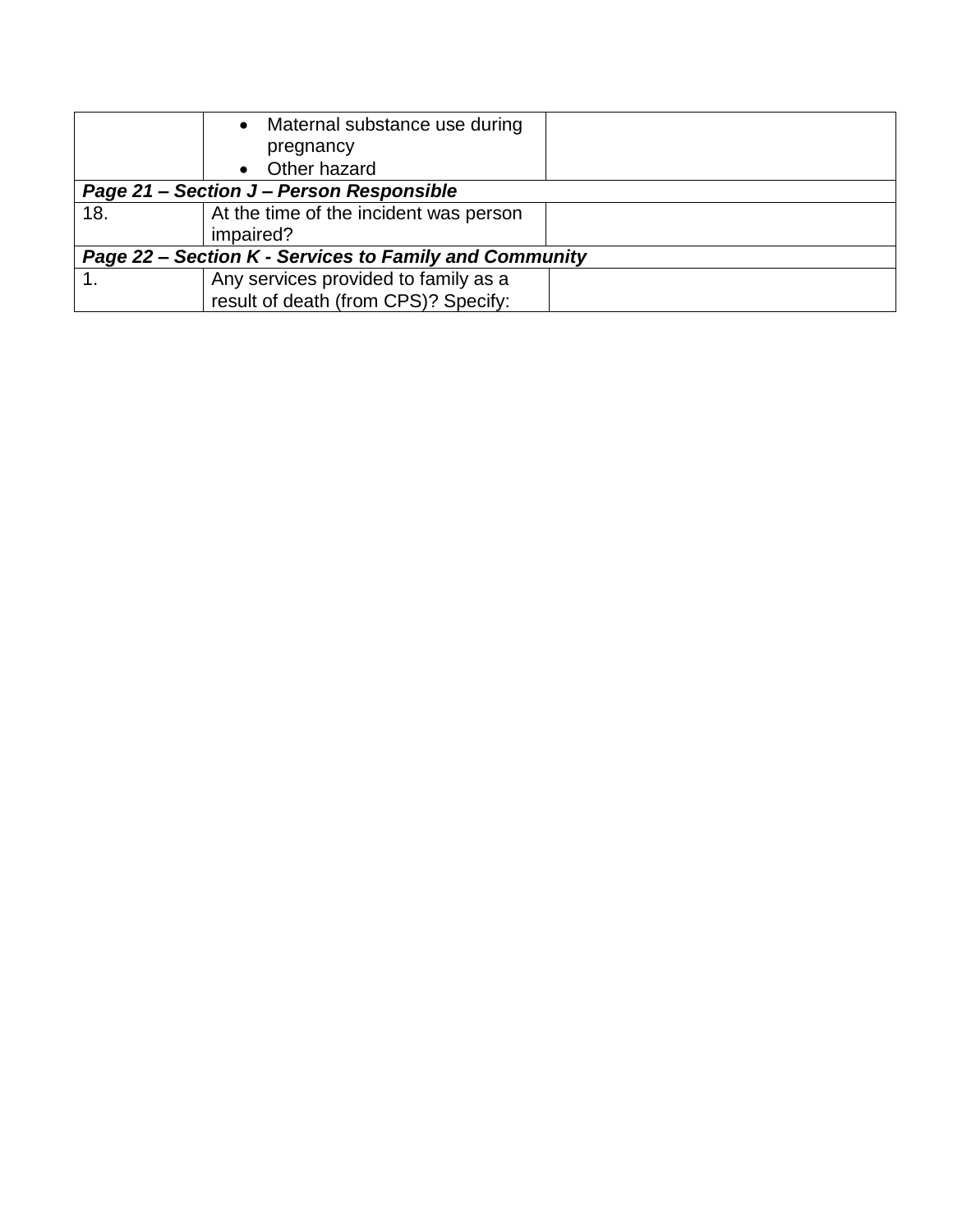|     | Legal                                                                                 |  |
|-----|---------------------------------------------------------------------------------------|--|
|     | Pages 3 and 4 - Section A2 - Children Over One Year Old                               |  |
| 29. | Child had history of intimate partner                                                 |  |
|     | violence?                                                                             |  |
| 37. | Child had delinquent or criminal history?                                             |  |
|     |                                                                                       |  |
| 38. | Child spent time in juvenile detention?                                               |  |
|     | Page 7 - Section G - Primary Caregiver Information                                    |  |
| 19. | Caregivers have delinquent or criminal                                                |  |
|     | history?                                                                              |  |
|     | Page 8 - Section H - Supervisor Information                                           |  |
| 14. | Supervisor has delinquent or criminal history                                         |  |
|     | Page 20 - Section I5 - Child Abuse, Neglect, Poor Supervision and Exposure to Hazards |  |
| a.  | Did child abuse, neglect, poor or absent                                              |  |
|     | supervision or exposure to hazards cause or                                           |  |
|     | contribute to the child's death?                                                      |  |
|     | Page 21 - Section J - Person Responsible                                              |  |
| 19. | Does person have prior history of similar                                             |  |
|     | acts, prior arrests and/or prior convictions?                                         |  |
| 20. | Legal outcome in this death, specify:                                                 |  |
|     | No charges filed                                                                      |  |
|     | Charges pending                                                                       |  |
|     | Charges filed, specify:<br>$\bullet$                                                  |  |
|     | Charges dismissed                                                                     |  |
|     | Confession<br>$\bullet$                                                               |  |
|     | Plead, specify:<br>٠                                                                  |  |
|     | Not guilty verdict<br>$\bullet$                                                       |  |
|     | Guilty verdict, specify:                                                              |  |
|     | Tort charges, specify:<br>$\bullet$                                                   |  |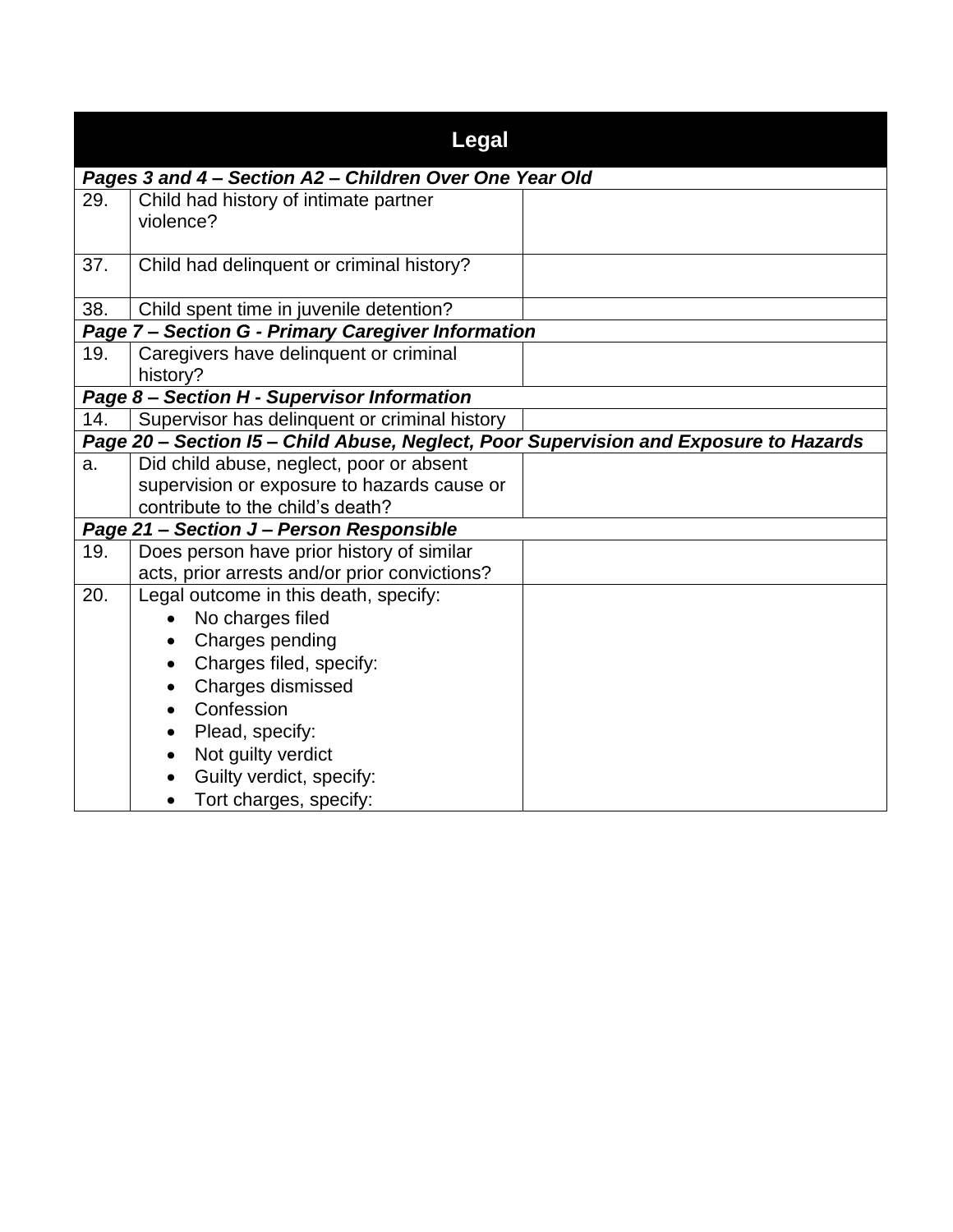| <b>Law Enforcement</b> |                                                         |  |  |
|------------------------|---------------------------------------------------------|--|--|
|                        | Page 3 - Section A - Child's Information                |  |  |
| 8.                     | Residence address                                       |  |  |
| 13.                    | Child had a disability or chronic illness?              |  |  |
| 17.                    | Type of residence                                       |  |  |
| 18.                    | Residence new in the last 30 days?                      |  |  |
| 19.                    | Residence overcrowded?                                  |  |  |
| 20.                    | Child ever homeless?                                    |  |  |
| 21.                    | Number of other children living in the home             |  |  |
|                        | Pages 3 and 4 - Section A2 - Children Over One Year Old |  |  |
| 26.                    | Child's highest education level                         |  |  |
| 27.                    | Child's work status                                     |  |  |
| 28.                    | Problems in school?                                     |  |  |
| 29.                    | Child had history of intimate partner                   |  |  |
|                        | violence?                                               |  |  |
| 30.                    | Child had received prior mental health                  |  |  |
|                        | services?                                               |  |  |
| 36.                    | Child's substance abuse history, if yes, what           |  |  |
|                        | substance?                                              |  |  |
| 37.                    | Child had delinquent or criminal history?               |  |  |
| 38.                    | Child spent time in juvenile detention?                 |  |  |
|                        | Page 5 - Section C - Primary Caregiver Information      |  |  |
| 1.                     | Primary caregiver(s)                                    |  |  |
| 2.                     | Caregiver(s) age                                        |  |  |
| $\overline{3}$ .       | Caregiver(s) sex                                        |  |  |
| 6.                     | Caregiver(s) employment status                          |  |  |
| 7.                     | Caregiver(s) income (high, medium, low)                 |  |  |
| 8.                     | Caregiver(s) education (highest grade                   |  |  |
|                        | completed)                                              |  |  |
| 9.                     | Did caregiver(s) speak and understand                   |  |  |
|                        | English?                                                |  |  |
| 11.                    | Caregiver(s) on active military duty?                   |  |  |
| 13.                    | Caregiver(s) substance abuse history? If                |  |  |
|                        | yes, what substance?                                    |  |  |
| 16.                    | Caregiver(s) has a disability or chronic                |  |  |
|                        | illness?                                                |  |  |
| 17.                    | Caregiver(s) has prior child deaths? If yes,            |  |  |
|                        | specify number and cause.                               |  |  |
| 18.                    | Caregiver(s) has history of intimate partner            |  |  |
|                        | violence?                                               |  |  |
| 19.                    | Caregiver(s) has delinquent/criminal history?           |  |  |
|                        | Page 8 - Section D - Supervisor Information             |  |  |
| 1.                     | Did child have supervision at the time of               |  |  |
|                        | incident leading to death?                              |  |  |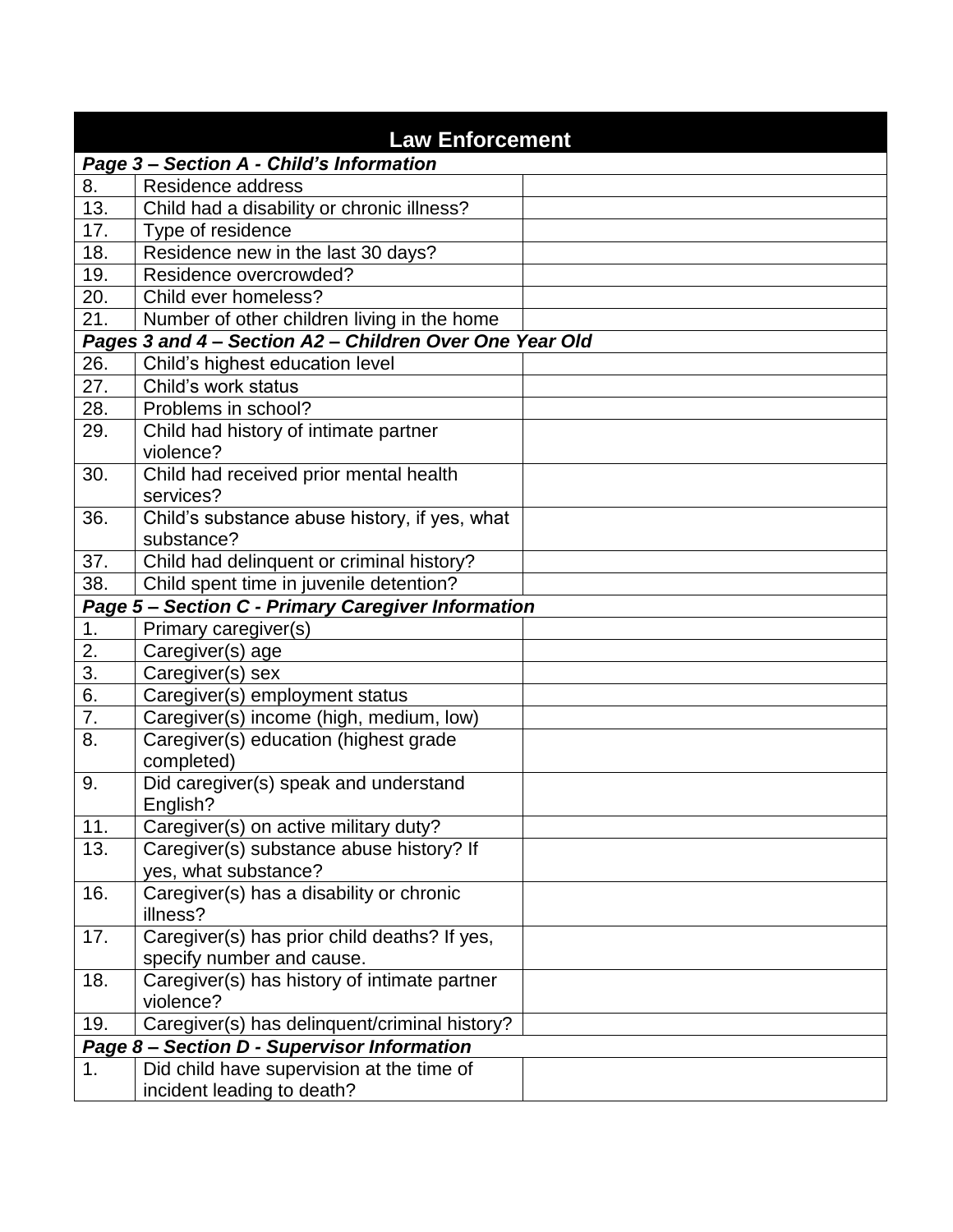| 2.               | How long before incident did supervisor last                                 |  |
|------------------|------------------------------------------------------------------------------|--|
|                  | see child?                                                                   |  |
| 3.               | Is person a primary caregiver listed in                                      |  |
|                  | previous section? (If yes, skip rest of this                                 |  |
|                  | section)                                                                     |  |
| 4.               | Primary person responsible for supervision                                   |  |
|                  | (parent, grandparent, sibling, etc)                                          |  |
|                  | If supervisor at time of incident was not one of child's primary caregivers: |  |
| 5.               | Supervisor's age                                                             |  |
| 6.               | Supervisor's sex                                                             |  |
| 7.               | Does the supervisor speaks and                                               |  |
|                  | understands English?                                                         |  |
| 8.               | Supervisor on active military duty?                                          |  |
| $\overline{9}$ . | Supervisor has substance abuse history?                                      |  |
| 11.              | Supervisor has disability or chronic illness?                                |  |
| 12.              | Supervisor has prior child deaths?                                           |  |
| 13.              | Supervisor has history of intimate partner<br>violence?                      |  |
| 14.              | Supervisor has delinquent or criminal history                                |  |
| 15.              | At time of incident, was supervisor asleep?                                  |  |
|                  | Night time sleep<br>$\bullet$                                                |  |
|                  | Day time nap                                                                 |  |
|                  | Day time sleep                                                               |  |
| 16.              | At time of incident, was supervisor impaired:                                |  |
|                  | Drug impaired<br>$\bullet$                                                   |  |
|                  | Alcohol impaired<br>$\bullet$                                                |  |
|                  | <b>Distracted</b>                                                            |  |
|                  | Absent<br>$\bullet$                                                          |  |
|                  | Impaired by illness                                                          |  |
|                  | Impaired by disability                                                       |  |
|                  | Other? Specify:                                                              |  |
|                  | Pages 8 and 9-Section E - Incident Information                               |  |
| 1.               | Was the date of the incident the same as the                                 |  |
|                  | date of death?                                                               |  |
| $\frac{2}{3}$ .  | Approx. time of day that incident occurred?                                  |  |
|                  | Place of incident (child's home, school,                                     |  |
|                  | roadway, farm, etc)                                                          |  |
| 4.               | Type of area (urban, suburban, rural)                                        |  |
| 5.               | Incident state                                                               |  |
| 6.               | Incident county                                                              |  |
| 7.               | Was the death attributed to an extreme                                       |  |
|                  | weather event, emergency medical situation,                                  |  |
|                  | natural disaster, or mass shooting?                                          |  |
| 8.               | Was the incident witnessed?                                                  |  |
| 9.               | 911 or local emergency called?                                               |  |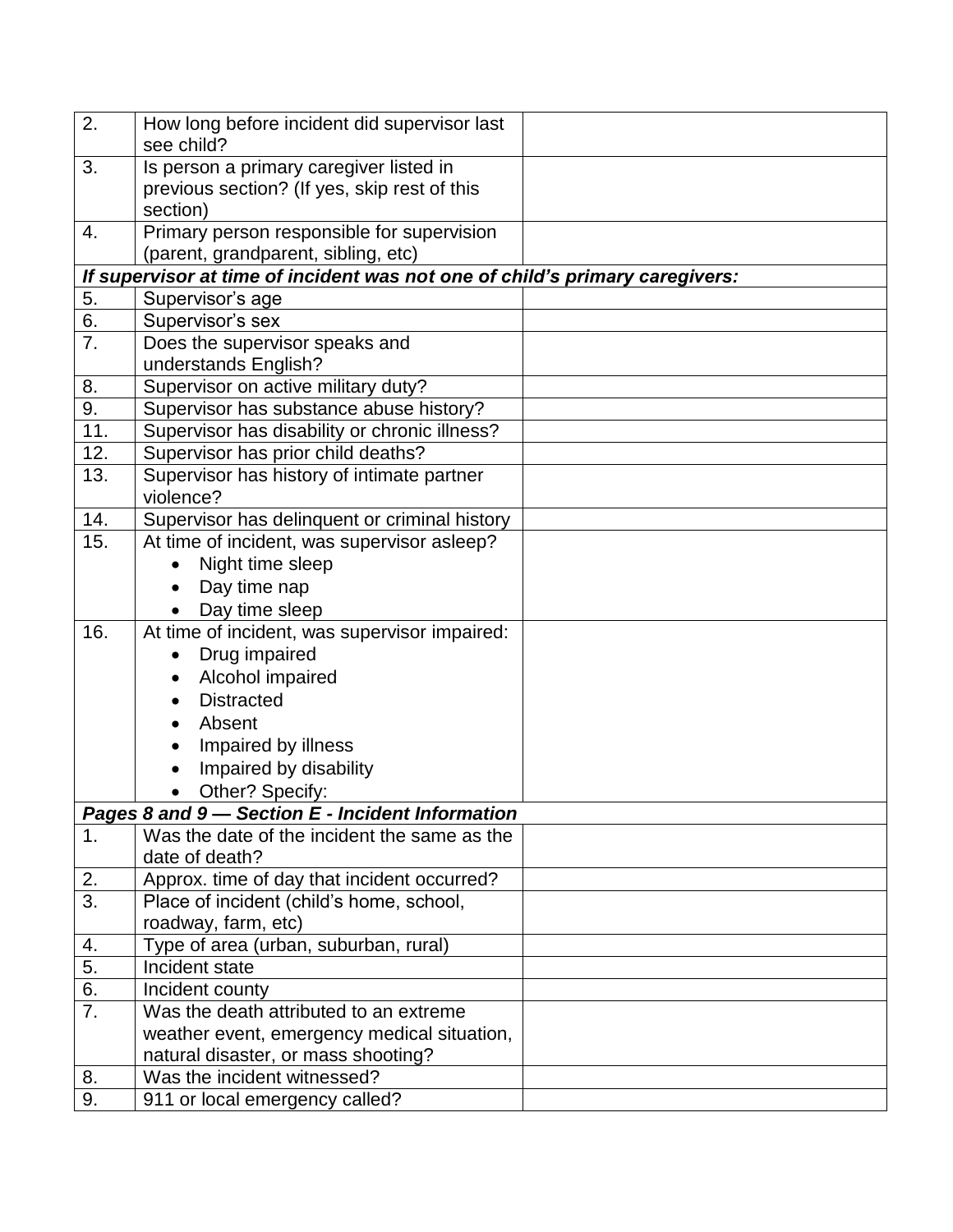| 10. | Was resuscitation attempted? If yes, by                      |  |
|-----|--------------------------------------------------------------|--|
|     | whom:                                                        |  |
|     | <b>EMS</b><br>$\bullet$                                      |  |
|     | Parent/relative<br>$\bullet$                                 |  |
|     | Other caretaker/babysitter<br>$\bullet$                      |  |
|     | Teacher/coach/athletic trainer<br>$\bullet$                  |  |
|     | Other acquaintance<br>$\bullet$                              |  |
|     | Health care professional<br>$\bullet$                        |  |
|     | Stranger                                                     |  |
|     | Other, specify:                                              |  |
| 11. | At time of incident leading to death had child               |  |
|     | used alcohol or drugs?                                       |  |
| 12. | Child's activity at the time of incident                     |  |
| 13. | Total number of deaths at incident event?                    |  |
|     | Page 9 - Section F - Investigation Information               |  |
| 1.  | Was a death investigation performed?                         |  |
|     | If yes, what components were completed?                      |  |
|     | CDC's SUIDI Reporting Form of                                |  |
|     | jurisdictional equivalent                                    |  |
|     | Narrative description of<br>$\bullet$                        |  |
|     | circumstances                                                |  |
|     | Scene photos<br>$\bullet$                                    |  |
|     | Scene recreation with doll<br>$\bullet$                      |  |
|     | Scene recreation without doll                                |  |
|     | Witness interviews                                           |  |
|     | Was a death scene investigation conducted                    |  |
|     | at the place of incident?                                    |  |
| 13. | Was a CPS record check conducted as a                        |  |
|     | result of death?                                             |  |
| 14. | Did law enforcement records document                         |  |
|     | evidence of prior abuse?                                     |  |
|     | Page 11 - Section H1 - Motor Vehicle Incidents               |  |
|     | All questions:                                               |  |
|     | Vehicle types involved                                       |  |
|     | Position of child                                            |  |
|     | Causes of incident                                           |  |
|     | Driving conditions                                           |  |
|     | Location of incident                                         |  |
|     | Ages of drivers involved                                     |  |
|     | Total number of occupants per vehicle                        |  |
|     | Protective measures for child                                |  |
|     | Page 14 - Section H5 - Assault, Weapon or Person's Body Part |  |
| a.  | Type of weapon?                                              |  |
| b.  | If firearm, type?                                            |  |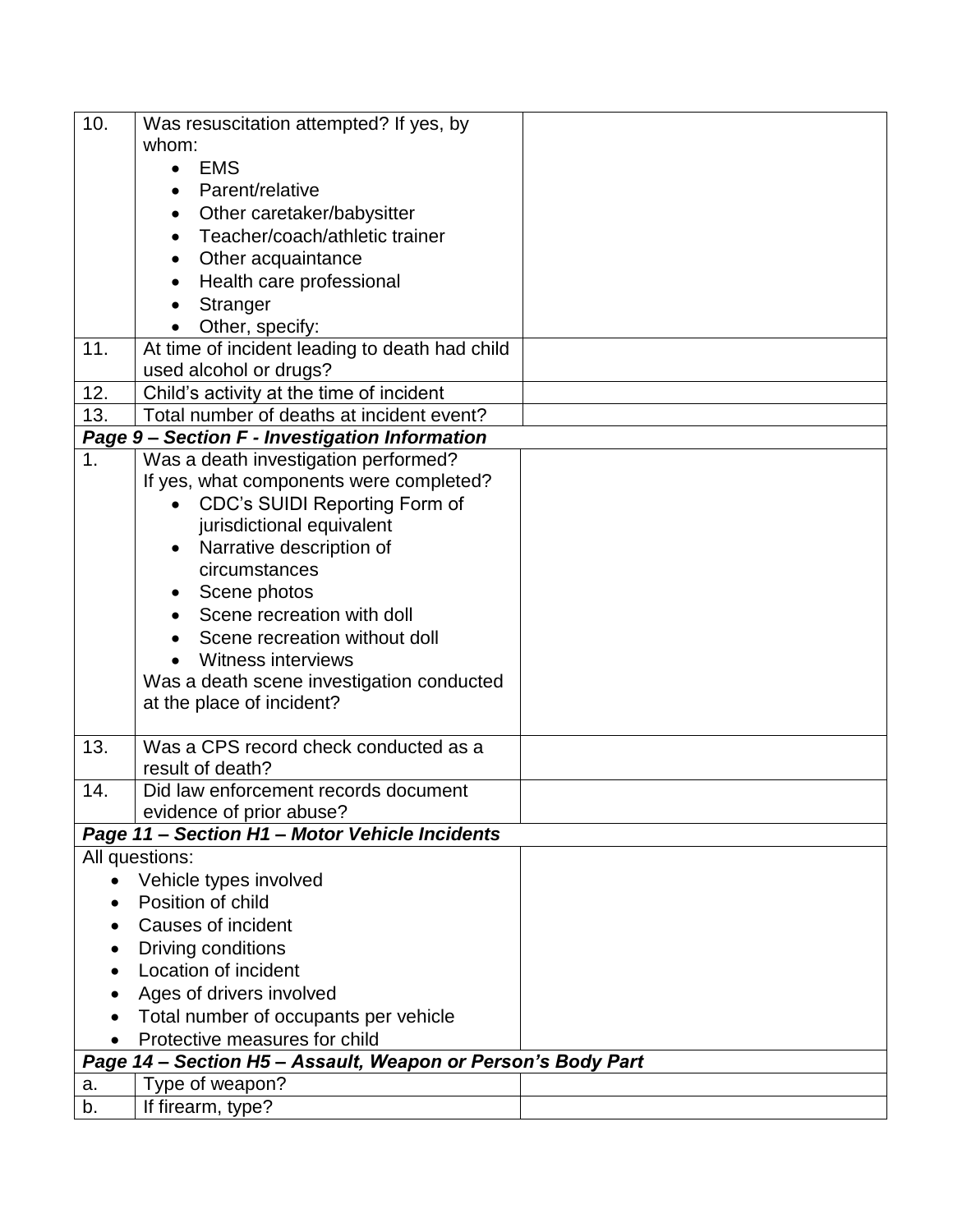| c.        | Firearm licensed?                                                |  |
|-----------|------------------------------------------------------------------|--|
| d.        | Firearm safety features present?                                 |  |
|           | <b>Trigger lock</b><br>$\bullet$                                 |  |
|           | Personalization device<br>$\bullet$                              |  |
|           | External safety/drop safety<br>$\bullet$                         |  |
|           | Loaded chamber indicator<br>$\bullet$                            |  |
|           | Magazine disconnect<br>$\bullet$                                 |  |
|           | Minimum trigger pull<br>$\bullet$                                |  |
|           | Other, specify?                                                  |  |
| е.        | Where was firearm stored?                                        |  |
| f.        | Firearm stored with ammunition?                                  |  |
| <u>g.</u> | Firearm stored loaded?                                           |  |
| h.        | Owner of fatal firearm (relationship to                          |  |
|           | decedent)?                                                       |  |
| i.        | Sex of fatal firearm owner?                                      |  |
| o.        | Relationship of person handling weapon at                        |  |
|           | time of incident to child?                                       |  |
| q.        | Use of weapon at time, check all that apply:                     |  |
|           | Self-injury<br>$\bullet$                                         |  |
|           | Commission of crime                                              |  |
|           | Drive-by shooting<br>$\bullet$                                   |  |
|           | Random violence<br>$\bullet$                                     |  |
|           | Child was a bystander<br>٠                                       |  |
|           | Argument<br>$\bullet$                                            |  |
|           | Jealousy<br>$\bullet$                                            |  |
|           | Intimate partner violence<br>$\bullet$                           |  |
|           | Hate crime<br>$\bullet$                                          |  |
|           | <b>Bullying</b><br>$\bullet$                                     |  |
|           | Hunting<br>$\bullet$                                             |  |
|           | Target shooting                                                  |  |
|           | Playing with weapon                                              |  |
|           | Weapon mistaken for toy                                          |  |
|           | Showing gun to others                                            |  |
|           | Russian roulette                                                 |  |
|           | Gang-related activity<br>٠                                       |  |
|           | Self-defense                                                     |  |
|           | Cleaning weapon                                                  |  |
|           | Loading weapon<br>$\bullet$                                      |  |
|           | Intervener assisting crime victim                                |  |
|           | Other, specify:                                                  |  |
|           | Page 15 - Section H7 - Poisoning, Overdose or Acute intoxication |  |
| a.        | Type of substance involved. Please                               |  |
|           | describe and note source of substance:                           |  |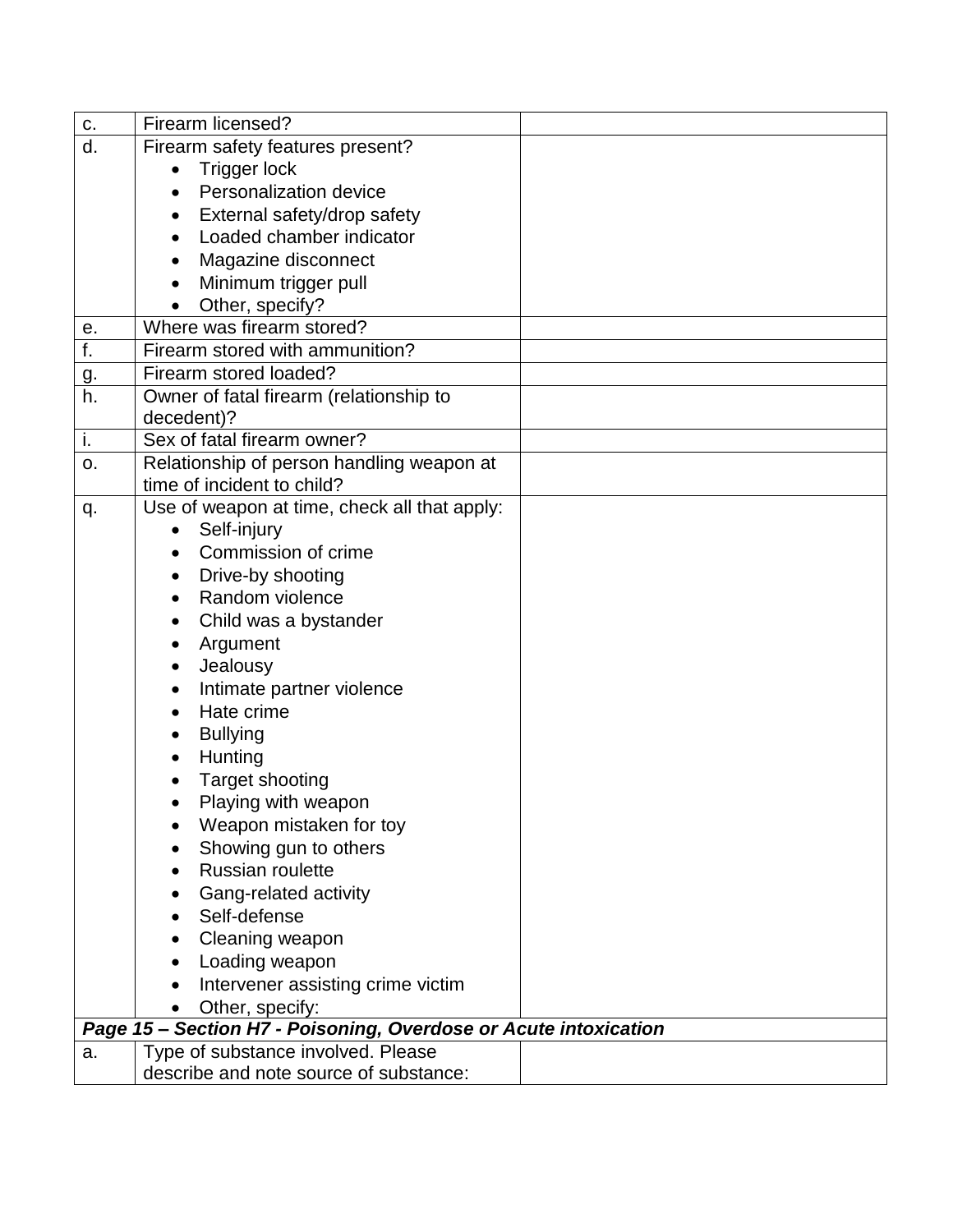|    | Prescription drug (antidepressant,<br>$\bullet$                                        |  |
|----|----------------------------------------------------------------------------------------|--|
|    | opioid, methadone)                                                                     |  |
|    | Over-the-counter drug (pain, cold                                                      |  |
|    | medicine, other)                                                                       |  |
|    | Illicit drug (opioids, methadone,                                                      |  |
|    | cocaine, heroin)                                                                       |  |
|    | Other substances                                                                       |  |
| b. | Where was the substance stored?                                                        |  |
| c. | Was the product in its original container?                                             |  |
| d. | Did container have a child safety cap?                                                 |  |
| e. | Was the incident the result of?                                                        |  |
|    | Accidental overdose<br>$\bullet$                                                       |  |
|    | Medical treatment mishap<br>$\bullet$                                                  |  |
|    | Adverse effects, but not overdose<br>$\bullet$                                         |  |
|    | Deliberate poisoning                                                                   |  |
|    | Acute intoxication                                                                     |  |
|    | Other, specify:                                                                        |  |
| f. | Was Poison Control called?                                                             |  |
| g. | For CO poisoning, was a CO alarm                                                       |  |
|    | present?                                                                               |  |
|    | Pages 18 and 19 - Death related to sleeping or in the sleep environment (this may come |  |
|    |                                                                                        |  |
|    | from law enforcement or medical examiner investigator depending on the county)         |  |
| a. | Incident sleep place                                                                   |  |
| b. | Child put to sleep (back, stomach, side,                                               |  |
|    | $U/K$ )                                                                                |  |
| c. | Child found (back, stomach, side, U/K)                                                 |  |
| d. | Usual sleep place (crib, bassinette, adult                                             |  |
|    | bed, couch, chair, etc.)                                                               |  |
| е. | Usual sleep position (back, stomach, side,                                             |  |
|    | $U/K$ )                                                                                |  |
| f. | Was there a crib, bassinette or port-a-crib in                                         |  |
|    | the home?                                                                              |  |
| g. | Child in a new or different environment than                                           |  |
|    | usual (i.e. relative's house)?                                                         |  |
| h. | Child last placed to sleep with a pacifier?                                            |  |
| i. | Child wrapped or swaddled in blanket?                                                  |  |
| k. | Child exposed to second hand smoke?                                                    |  |
| I. | Child's face when found (down, up, to left or                                          |  |
|    | right or U/K)                                                                          |  |
| m. | Child's neck when found (head back, chin to                                            |  |
|    | chest, neutral, turned, U/K)                                                           |  |
| n. | Child's airway when found                                                              |  |
|    | Unobstructed by person or object<br>Fully obstructed by person or object               |  |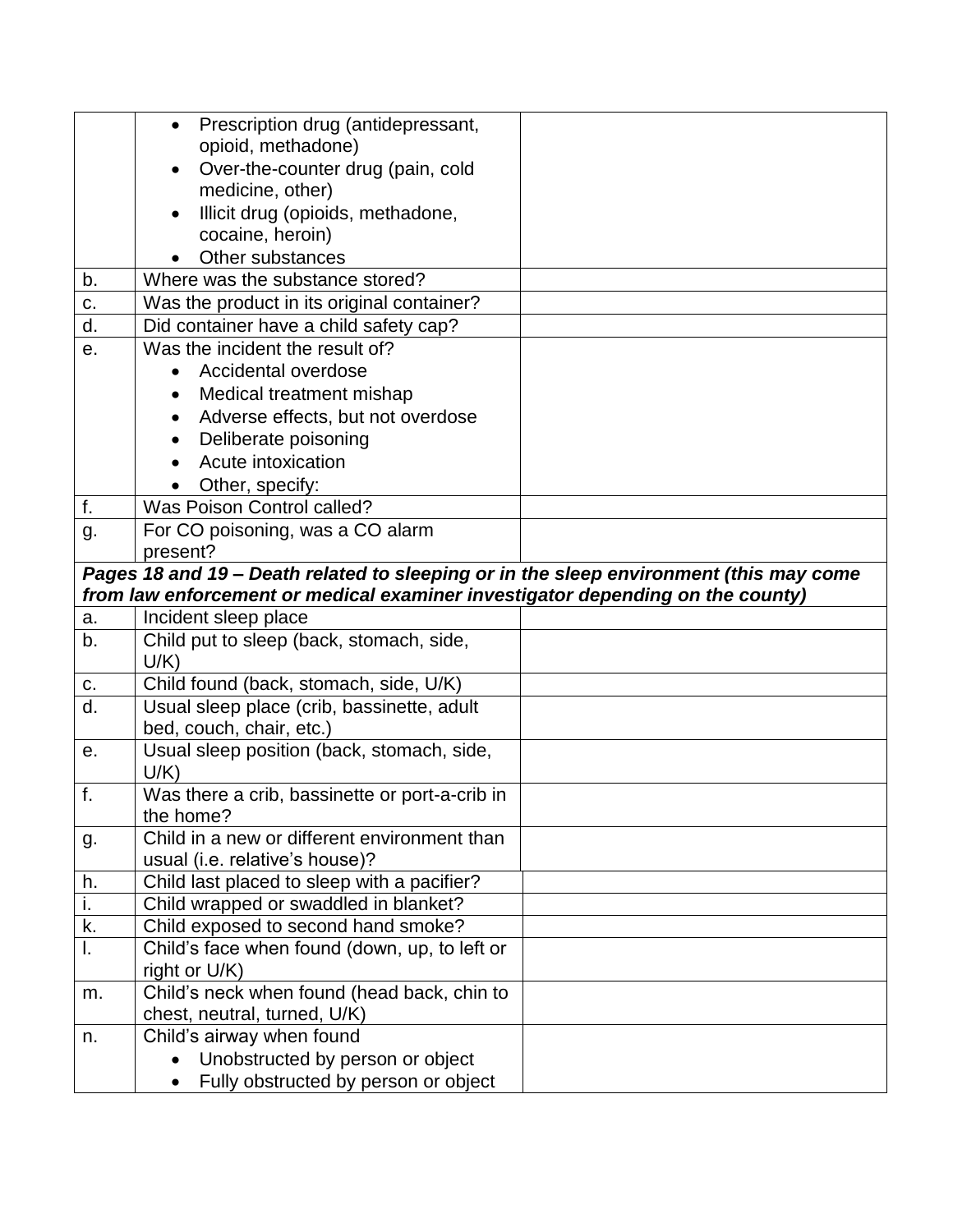| object<br>U/K<br>$\bullet$<br>If yes, what was obstructed (nose, mouth,<br>chest, U/K)<br>Objects in sleep environment (please<br>0.<br>indicate position relative to child: next to,<br>under, on top of, or tangled around and<br>whether the object was obstructing the<br>airway)<br>Adults<br>Other children<br>Animal<br>$\bullet$<br><b>Mattress</b><br>Comforter, quilt or other<br>$\bullet$<br>Thin blanket, flat sheet<br>Pillow<br>Cushion<br>Boppy or u-shaped pillow<br>$\bullet$<br>Sleep positioner<br><b>Bumper pads</b><br>Clothing<br>Crib railing/side<br>Wall<br>Toy<br>Other, specify:<br>Was there a reliable, non-conflicting witness<br>p.<br>account of how the child was found?<br>Caregiver fell asleep while feeding the child?<br>q.<br>Child sleeping in same room as<br>r.<br>caregiver/supervisor at time of death?<br>Child sleeping on same surface with person<br>s.<br>or animals?<br>Page 19 - Section I3 - Did Death Occur During Commission of Another Crime?<br>Type of crime<br>а.<br>Page 20 - Section I5 - Child Abuse, Neglect, Poor Supervision and Exposure to Hazards<br>Did child abuse, neglect, poor or absent<br>a.<br>supervision or exposure to hazards cause or<br>contribute to the child's death? | Page 20 - Section I6 - Suicide<br>Child's History:<br>a.<br>Involved in sports or activities<br>Used social media<br>History of running away | Partially obstructed by person or<br>$\bullet$ |  |
|------------------------------------------------------------------------------------------------------------------------------------------------------------------------------------------------------------------------------------------------------------------------------------------------------------------------------------------------------------------------------------------------------------------------------------------------------------------------------------------------------------------------------------------------------------------------------------------------------------------------------------------------------------------------------------------------------------------------------------------------------------------------------------------------------------------------------------------------------------------------------------------------------------------------------------------------------------------------------------------------------------------------------------------------------------------------------------------------------------------------------------------------------------------------------------------------------------------------------------------------------------|----------------------------------------------------------------------------------------------------------------------------------------------|------------------------------------------------|--|
|                                                                                                                                                                                                                                                                                                                                                                                                                                                                                                                                                                                                                                                                                                                                                                                                                                                                                                                                                                                                                                                                                                                                                                                                                                                            |                                                                                                                                              |                                                |  |
|                                                                                                                                                                                                                                                                                                                                                                                                                                                                                                                                                                                                                                                                                                                                                                                                                                                                                                                                                                                                                                                                                                                                                                                                                                                            |                                                                                                                                              |                                                |  |
|                                                                                                                                                                                                                                                                                                                                                                                                                                                                                                                                                                                                                                                                                                                                                                                                                                                                                                                                                                                                                                                                                                                                                                                                                                                            |                                                                                                                                              |                                                |  |
|                                                                                                                                                                                                                                                                                                                                                                                                                                                                                                                                                                                                                                                                                                                                                                                                                                                                                                                                                                                                                                                                                                                                                                                                                                                            |                                                                                                                                              |                                                |  |
|                                                                                                                                                                                                                                                                                                                                                                                                                                                                                                                                                                                                                                                                                                                                                                                                                                                                                                                                                                                                                                                                                                                                                                                                                                                            |                                                                                                                                              |                                                |  |
|                                                                                                                                                                                                                                                                                                                                                                                                                                                                                                                                                                                                                                                                                                                                                                                                                                                                                                                                                                                                                                                                                                                                                                                                                                                            |                                                                                                                                              |                                                |  |
|                                                                                                                                                                                                                                                                                                                                                                                                                                                                                                                                                                                                                                                                                                                                                                                                                                                                                                                                                                                                                                                                                                                                                                                                                                                            |                                                                                                                                              |                                                |  |
|                                                                                                                                                                                                                                                                                                                                                                                                                                                                                                                                                                                                                                                                                                                                                                                                                                                                                                                                                                                                                                                                                                                                                                                                                                                            |                                                                                                                                              |                                                |  |
|                                                                                                                                                                                                                                                                                                                                                                                                                                                                                                                                                                                                                                                                                                                                                                                                                                                                                                                                                                                                                                                                                                                                                                                                                                                            |                                                                                                                                              |                                                |  |
|                                                                                                                                                                                                                                                                                                                                                                                                                                                                                                                                                                                                                                                                                                                                                                                                                                                                                                                                                                                                                                                                                                                                                                                                                                                            |                                                                                                                                              |                                                |  |
|                                                                                                                                                                                                                                                                                                                                                                                                                                                                                                                                                                                                                                                                                                                                                                                                                                                                                                                                                                                                                                                                                                                                                                                                                                                            |                                                                                                                                              |                                                |  |
|                                                                                                                                                                                                                                                                                                                                                                                                                                                                                                                                                                                                                                                                                                                                                                                                                                                                                                                                                                                                                                                                                                                                                                                                                                                            |                                                                                                                                              |                                                |  |
|                                                                                                                                                                                                                                                                                                                                                                                                                                                                                                                                                                                                                                                                                                                                                                                                                                                                                                                                                                                                                                                                                                                                                                                                                                                            |                                                                                                                                              |                                                |  |
|                                                                                                                                                                                                                                                                                                                                                                                                                                                                                                                                                                                                                                                                                                                                                                                                                                                                                                                                                                                                                                                                                                                                                                                                                                                            |                                                                                                                                              |                                                |  |
|                                                                                                                                                                                                                                                                                                                                                                                                                                                                                                                                                                                                                                                                                                                                                                                                                                                                                                                                                                                                                                                                                                                                                                                                                                                            |                                                                                                                                              |                                                |  |
|                                                                                                                                                                                                                                                                                                                                                                                                                                                                                                                                                                                                                                                                                                                                                                                                                                                                                                                                                                                                                                                                                                                                                                                                                                                            |                                                                                                                                              |                                                |  |
|                                                                                                                                                                                                                                                                                                                                                                                                                                                                                                                                                                                                                                                                                                                                                                                                                                                                                                                                                                                                                                                                                                                                                                                                                                                            |                                                                                                                                              |                                                |  |
|                                                                                                                                                                                                                                                                                                                                                                                                                                                                                                                                                                                                                                                                                                                                                                                                                                                                                                                                                                                                                                                                                                                                                                                                                                                            |                                                                                                                                              |                                                |  |
|                                                                                                                                                                                                                                                                                                                                                                                                                                                                                                                                                                                                                                                                                                                                                                                                                                                                                                                                                                                                                                                                                                                                                                                                                                                            |                                                                                                                                              |                                                |  |
|                                                                                                                                                                                                                                                                                                                                                                                                                                                                                                                                                                                                                                                                                                                                                                                                                                                                                                                                                                                                                                                                                                                                                                                                                                                            |                                                                                                                                              |                                                |  |
|                                                                                                                                                                                                                                                                                                                                                                                                                                                                                                                                                                                                                                                                                                                                                                                                                                                                                                                                                                                                                                                                                                                                                                                                                                                            |                                                                                                                                              |                                                |  |
|                                                                                                                                                                                                                                                                                                                                                                                                                                                                                                                                                                                                                                                                                                                                                                                                                                                                                                                                                                                                                                                                                                                                                                                                                                                            |                                                                                                                                              |                                                |  |
|                                                                                                                                                                                                                                                                                                                                                                                                                                                                                                                                                                                                                                                                                                                                                                                                                                                                                                                                                                                                                                                                                                                                                                                                                                                            |                                                                                                                                              |                                                |  |
|                                                                                                                                                                                                                                                                                                                                                                                                                                                                                                                                                                                                                                                                                                                                                                                                                                                                                                                                                                                                                                                                                                                                                                                                                                                            |                                                                                                                                              |                                                |  |
|                                                                                                                                                                                                                                                                                                                                                                                                                                                                                                                                                                                                                                                                                                                                                                                                                                                                                                                                                                                                                                                                                                                                                                                                                                                            |                                                                                                                                              |                                                |  |
|                                                                                                                                                                                                                                                                                                                                                                                                                                                                                                                                                                                                                                                                                                                                                                                                                                                                                                                                                                                                                                                                                                                                                                                                                                                            |                                                                                                                                              |                                                |  |
|                                                                                                                                                                                                                                                                                                                                                                                                                                                                                                                                                                                                                                                                                                                                                                                                                                                                                                                                                                                                                                                                                                                                                                                                                                                            |                                                                                                                                              |                                                |  |
|                                                                                                                                                                                                                                                                                                                                                                                                                                                                                                                                                                                                                                                                                                                                                                                                                                                                                                                                                                                                                                                                                                                                                                                                                                                            |                                                                                                                                              |                                                |  |
|                                                                                                                                                                                                                                                                                                                                                                                                                                                                                                                                                                                                                                                                                                                                                                                                                                                                                                                                                                                                                                                                                                                                                                                                                                                            |                                                                                                                                              |                                                |  |
|                                                                                                                                                                                                                                                                                                                                                                                                                                                                                                                                                                                                                                                                                                                                                                                                                                                                                                                                                                                                                                                                                                                                                                                                                                                            |                                                                                                                                              |                                                |  |
|                                                                                                                                                                                                                                                                                                                                                                                                                                                                                                                                                                                                                                                                                                                                                                                                                                                                                                                                                                                                                                                                                                                                                                                                                                                            |                                                                                                                                              |                                                |  |
|                                                                                                                                                                                                                                                                                                                                                                                                                                                                                                                                                                                                                                                                                                                                                                                                                                                                                                                                                                                                                                                                                                                                                                                                                                                            |                                                                                                                                              |                                                |  |
|                                                                                                                                                                                                                                                                                                                                                                                                                                                                                                                                                                                                                                                                                                                                                                                                                                                                                                                                                                                                                                                                                                                                                                                                                                                            |                                                                                                                                              |                                                |  |
|                                                                                                                                                                                                                                                                                                                                                                                                                                                                                                                                                                                                                                                                                                                                                                                                                                                                                                                                                                                                                                                                                                                                                                                                                                                            |                                                                                                                                              |                                                |  |
|                                                                                                                                                                                                                                                                                                                                                                                                                                                                                                                                                                                                                                                                                                                                                                                                                                                                                                                                                                                                                                                                                                                                                                                                                                                            |                                                                                                                                              |                                                |  |
|                                                                                                                                                                                                                                                                                                                                                                                                                                                                                                                                                                                                                                                                                                                                                                                                                                                                                                                                                                                                                                                                                                                                                                                                                                                            |                                                                                                                                              |                                                |  |
|                                                                                                                                                                                                                                                                                                                                                                                                                                                                                                                                                                                                                                                                                                                                                                                                                                                                                                                                                                                                                                                                                                                                                                                                                                                            |                                                                                                                                              |                                                |  |
|                                                                                                                                                                                                                                                                                                                                                                                                                                                                                                                                                                                                                                                                                                                                                                                                                                                                                                                                                                                                                                                                                                                                                                                                                                                            |                                                                                                                                              |                                                |  |
|                                                                                                                                                                                                                                                                                                                                                                                                                                                                                                                                                                                                                                                                                                                                                                                                                                                                                                                                                                                                                                                                                                                                                                                                                                                            |                                                                                                                                              |                                                |  |
|                                                                                                                                                                                                                                                                                                                                                                                                                                                                                                                                                                                                                                                                                                                                                                                                                                                                                                                                                                                                                                                                                                                                                                                                                                                            |                                                                                                                                              |                                                |  |
|                                                                                                                                                                                                                                                                                                                                                                                                                                                                                                                                                                                                                                                                                                                                                                                                                                                                                                                                                                                                                                                                                                                                                                                                                                                            |                                                                                                                                              |                                                |  |
|                                                                                                                                                                                                                                                                                                                                                                                                                                                                                                                                                                                                                                                                                                                                                                                                                                                                                                                                                                                                                                                                                                                                                                                                                                                            |                                                                                                                                              |                                                |  |
|                                                                                                                                                                                                                                                                                                                                                                                                                                                                                                                                                                                                                                                                                                                                                                                                                                                                                                                                                                                                                                                                                                                                                                                                                                                            |                                                                                                                                              | Fearfulness, withdrawal, or anxiety            |  |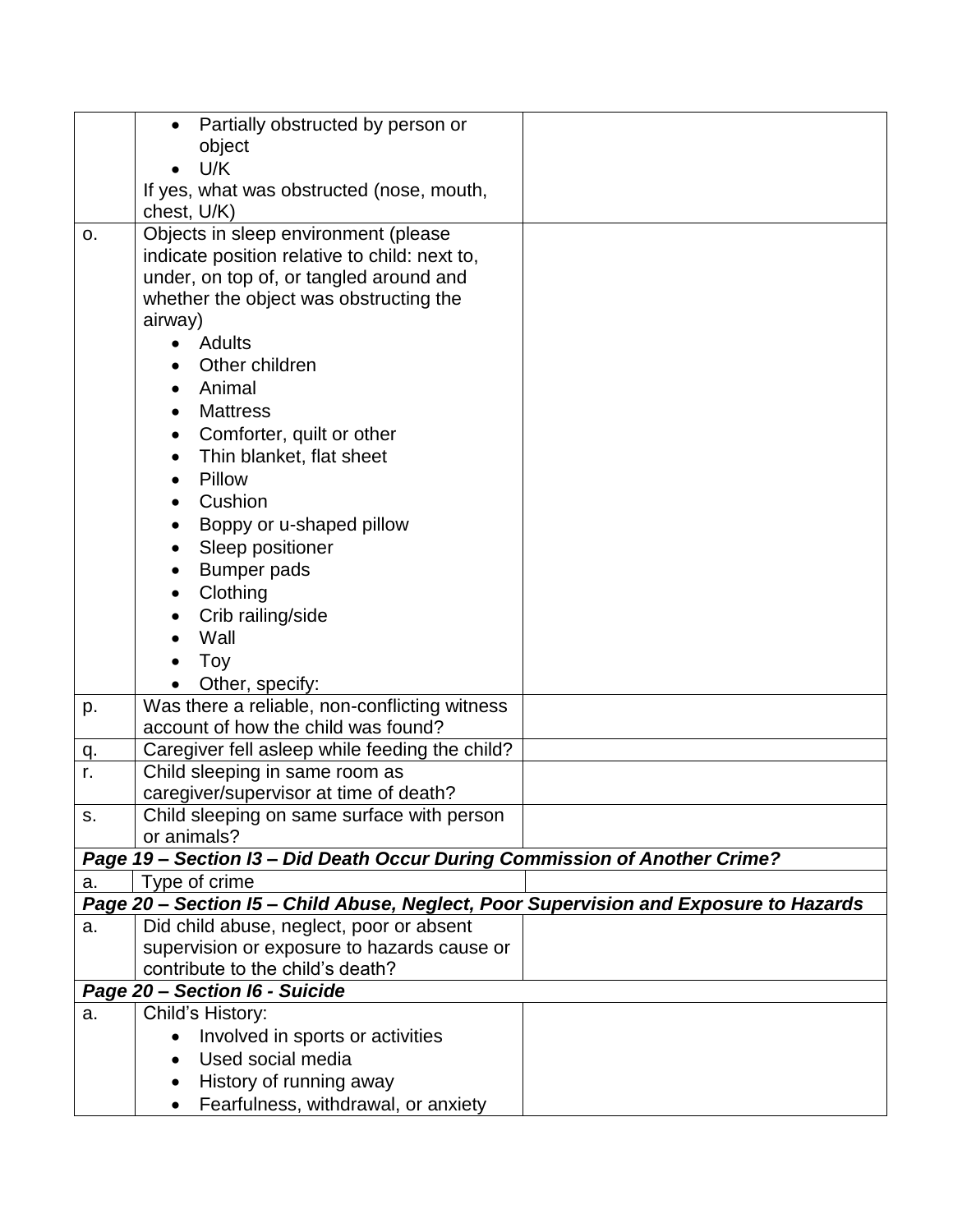|                 | Explosive anger, yelling, or<br>$\bullet$                                              |  |
|-----------------|----------------------------------------------------------------------------------------|--|
|                 | disobeying                                                                             |  |
|                 | Head injury<br>$\bullet$                                                               |  |
|                 | Death of a peer, friend, or family                                                     |  |
|                 | member                                                                                 |  |
| c.              | Behaviors/attempts that ever applied:                                                  |  |
|                 | Preparatory behavior<br>$\bullet$                                                      |  |
|                 | Aborted attempt<br>$\bullet$                                                           |  |
|                 | Interrupted attempt<br>$\bullet$                                                       |  |
|                 | Non-fatal attempt                                                                      |  |
|                 |                                                                                        |  |
| d.              | Ever communicate any suicidal thoughts,                                                |  |
|                 | actions, or intent?                                                                    |  |
| е.              | Evidence the death was planned or                                                      |  |
|                 | premeditated?                                                                          |  |
| f.              | Death occurred under circumstances where                                               |  |
|                 | it would likely be observed and intervened                                             |  |
|                 | by others?<br>History of non-suicidal self-harm?                                       |  |
| <u>g.</u><br>h. | Warning signs within 30 days of death                                                  |  |
|                 | (check all that apply):                                                                |  |
|                 | Talked about or made plans for<br>$\bullet$                                            |  |
|                 | suicide                                                                                |  |
|                 |                                                                                        |  |
|                 | <b>Expressed hopelessness</b><br>$\bullet$                                             |  |
|                 | Displayed severe/overwhelming<br>$\bullet$                                             |  |
|                 | emotional pain or distress                                                             |  |
|                 | Expressed perceived burden on                                                          |  |
|                 | others                                                                                 |  |
|                 | Showed worrisome behavioral cues                                                       |  |
|                 | or changes in behavior                                                                 |  |
|                 |                                                                                        |  |
|                 | Page 21 - Section J - Person Responsible                                               |  |
| 16.<br>19.      | Person has a delinquent/criminal history?<br>Person has history of similar acts, prior |  |
|                 | arrests or prior convictions?                                                          |  |
| 20.             | Legal outcome                                                                          |  |
|                 | No charges filed<br>$\bullet$                                                          |  |
|                 | Charges pending                                                                        |  |
|                 | Charges filed, specify:                                                                |  |
|                 | Charges dismissed                                                                      |  |
|                 | Confession                                                                             |  |
|                 | Plead, specify:                                                                        |  |
|                 | Not guilty verdict                                                                     |  |
|                 | Guilty verdict, specify:                                                               |  |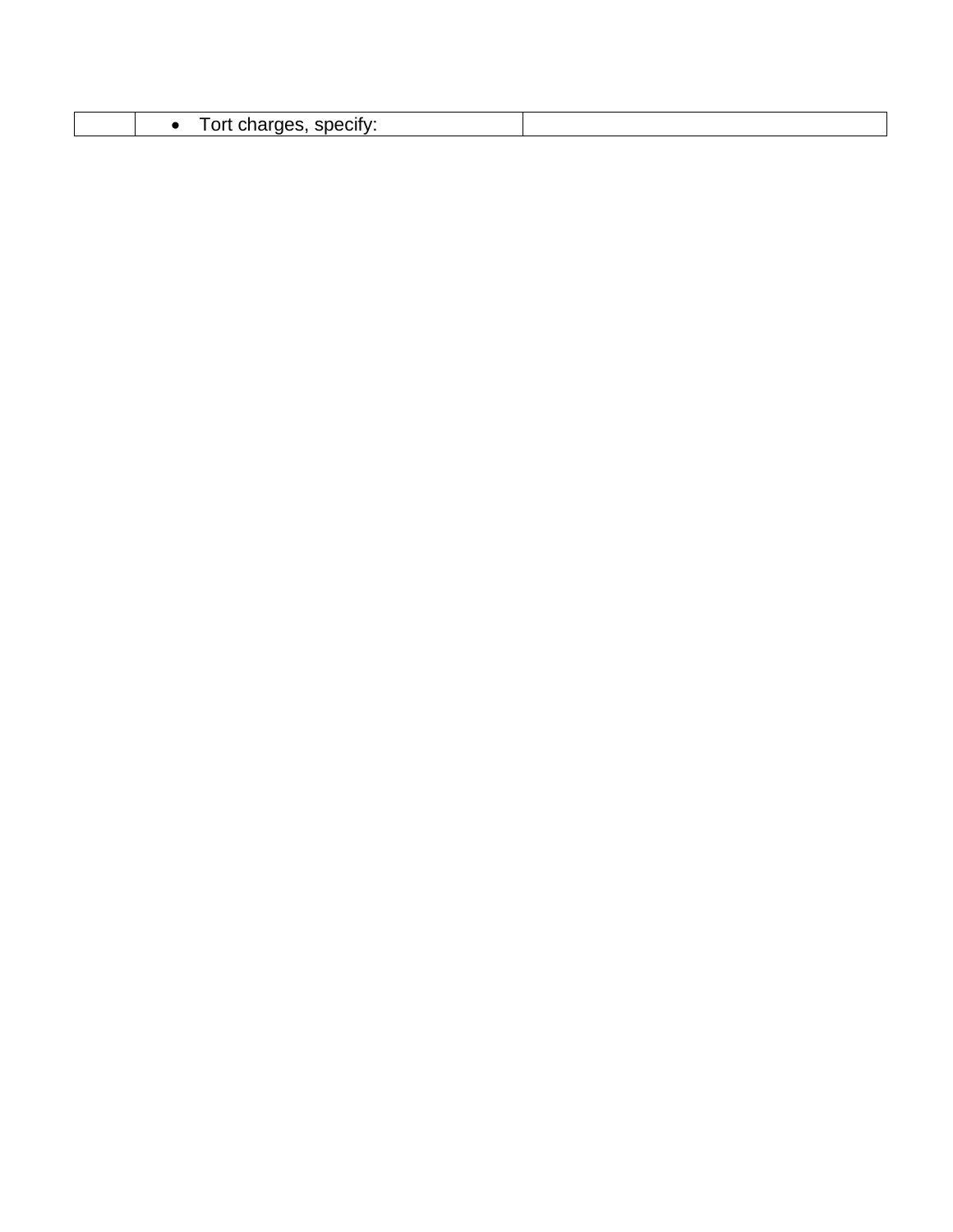|     | <b>EMS</b>                                                                                                                                                                                                                                                                |  |  |  |  |
|-----|---------------------------------------------------------------------------------------------------------------------------------------------------------------------------------------------------------------------------------------------------------------------------|--|--|--|--|
|     | Page 8 and 9 - Section E - Incident Information                                                                                                                                                                                                                           |  |  |  |  |
| 9.  | Was 911 or local emergency called?                                                                                                                                                                                                                                        |  |  |  |  |
| 10. | Was resuscitation attempted? If yes, by<br>whom:<br><b>EMS</b><br>Parent/relative<br>Other caretaker/babysitter<br>$\bullet$<br>Teacher/coach/athletic trainer<br>Other acquaintance<br>$\bullet$<br>Health care professional<br>$\bullet$<br>Stranger<br>Other, specify: |  |  |  |  |
|     | If yes, type of resuscitation:<br><b>CPR</b>                                                                                                                                                                                                                              |  |  |  |  |
|     | AED (if yes, was shock<br>$\bullet$<br>administered?)<br>Rescue meds (specify type)<br>Other, specify:                                                                                                                                                                    |  |  |  |  |
|     |                                                                                                                                                                                                                                                                           |  |  |  |  |
|     | Was a rhythm recorded?                                                                                                                                                                                                                                                    |  |  |  |  |
| 11. | At time of incident leading to death, had child<br>used drugs or alcohol?                                                                                                                                                                                                 |  |  |  |  |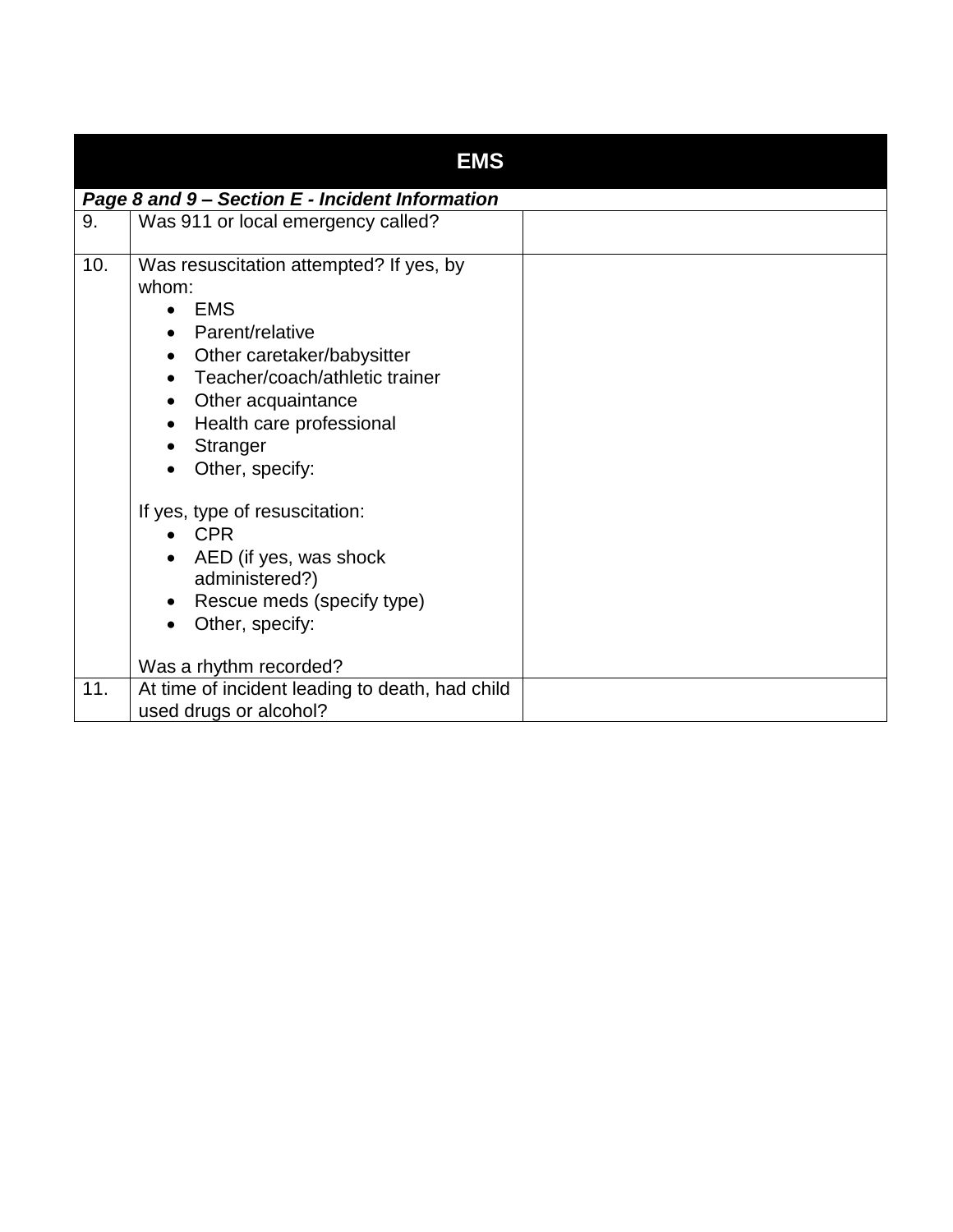|     | <b>Medical Provider/Hospital Representative</b>         |  |
|-----|---------------------------------------------------------|--|
|     | Page 3 - Section A1 - Child Information                 |  |
| 13. | Child had disability or chronic illness? If yes,        |  |
|     | specify:                                                |  |
| 15. | Child's health insurance                                |  |
| 16. | Was the child up to date with Academy of                |  |
|     | <b>Pediatrics Immunization Schedule?</b>                |  |
| 25. | How many months prior to death did child                |  |
|     | last have contact with a health care provider?          |  |
|     | Page 4 - Section A2 - Children Over One Year Old        |  |
| 30. | Child received prior mental health services?            |  |
| 31. | Child was receiving mental health services?             |  |
| 32. | Child on medications for mental health<br>illness?      |  |
| 33. | Child had emergency department visit for                |  |
|     | mental health care within the previous 12               |  |
|     | months?                                                 |  |
| 34. | Child hospitalized for mental health care               |  |
|     | within the previous 12 months?                          |  |
| 39. | Child acutely ill during the two weeks before<br>death? |  |
|     | Page 3- Section A3- Infants Under One Year              |  |
| 43. | Please specify:                                         |  |
|     | gestational age                                         |  |
| 49. | birth weight<br>$\bullet$                               |  |
|     | multiple birth<br>$\bullet$                             |  |
|     | number of pregnancies for mother<br>$\bullet$           |  |
|     | number of live births for mother<br>$\bullet$           |  |
|     | number of children still living                         |  |
|     | prenatal care received (number of                       |  |
|     | visits and month initiated)                             |  |
| 50. | Were there access or compliance issues                  |  |
|     | related to prenatal care? If yes, please                |  |
|     | specify.                                                |  |
| 51. | During pregnancy, did mother have medical               |  |
|     | complications/infections? If yes, please                |  |
|     | specify.                                                |  |
| 52. | Did the mother experience any medical                   |  |
|     | complications in previous pregnancies?                  |  |
| 53. | Di the mother use any medications, drugs or             |  |
|     | other substances during pregnancy?                      |  |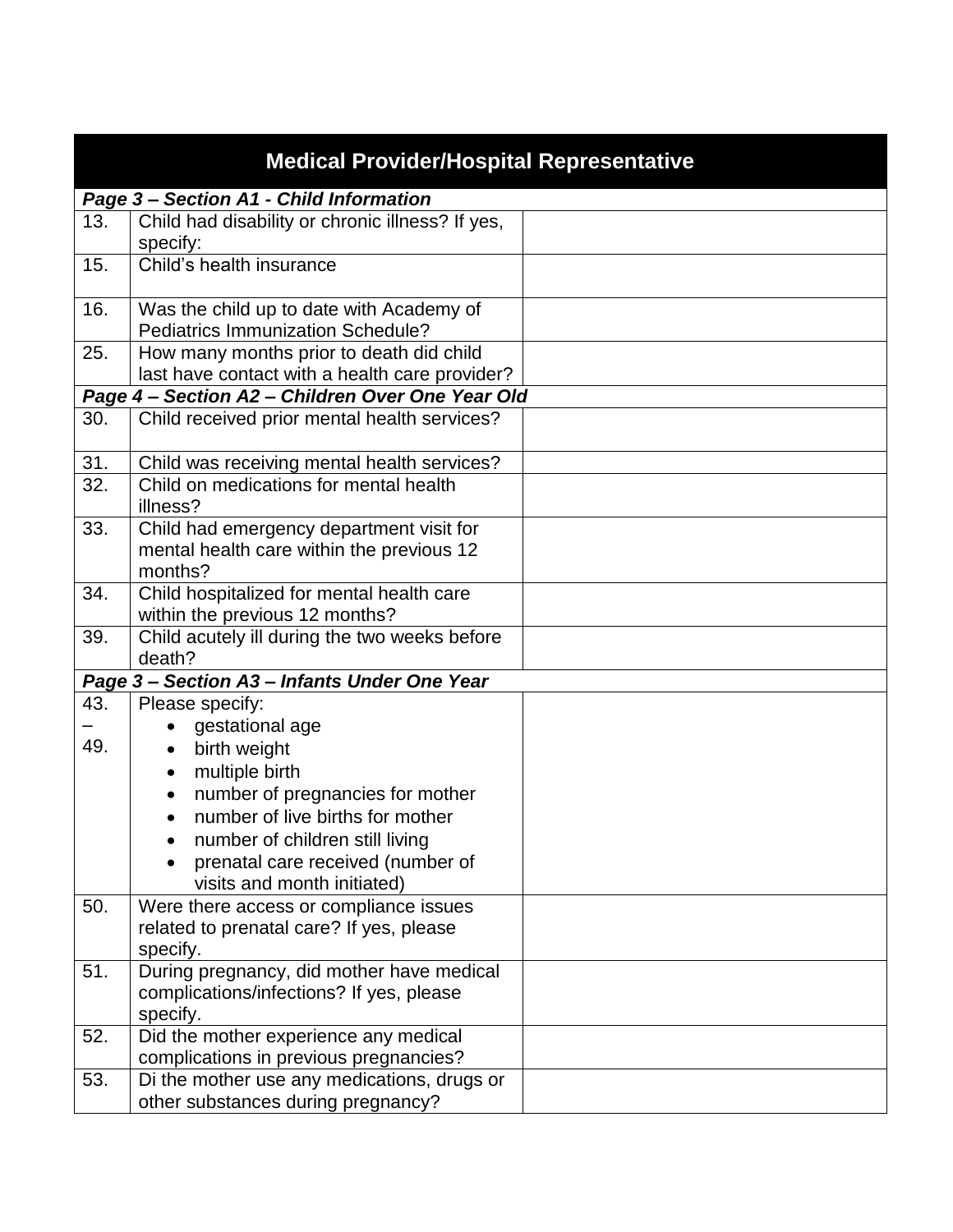| 54. | Was the infant born drug exposed?                |  |
|-----|--------------------------------------------------|--|
| 55. | Did the infant have neonatal abstinence          |  |
|     | syndrome?                                        |  |
| 56. | Level of birth hospital                          |  |
| 57. | At discharge from the birth hospital, was a      |  |
|     | case manager assigned to the mother?             |  |
| 58. | Did the mother attend a postpartum visit?        |  |
| 59. | Did the infant have a NICU stay of more than     |  |
|     | one day?                                         |  |
| 60. | Did mother smoke in the 3 months before          |  |
|     | pregnancy? If yes, average number per day        |  |
| 61. | Did mother smoke any time during                 |  |
|     | pregnancy? If yes, average number per day        |  |
|     | during:                                          |  |
|     | 1 <sup>st</sup> trimester                        |  |
|     | $2nd$ trimester                                  |  |
|     | 3 <sup>rd</sup> trimester                        |  |
| 62. | Did mother use e-cigarettes or other             |  |
|     | electronic nicotine products at any time         |  |
|     | during pregnancy?                                |  |
| 63. | Was the mother injured during pregnancy?         |  |
| 64. | Did the mother have postpartum depression?       |  |
| 65. | Was the infant ever breastfed?                   |  |
| 66. | Did infant have abnormal metabolic newborn       |  |
|     | screen?                                          |  |
| 67. | At any time prior to the infant's last 72 hours, |  |
|     | did the infant have a history of:                |  |
|     | Infection                                        |  |
|     | Allergies<br>$\bullet$                           |  |
|     | Abnormal growth, weight gain/loss                |  |
|     | Apnea                                            |  |
|     | Cyanosis                                         |  |
|     | Seizures or convulsions                          |  |
|     | Cardiac abnormalities                            |  |
|     | Metabolic disorders                              |  |
|     | Other, specify:                                  |  |
| 68. | In the 72 hours prior to death, did the infant   |  |
|     | have any of the following:                       |  |
|     | Fever<br>$\bullet$                               |  |
|     | <b>Excessive sweating</b>                        |  |
|     | Lethargy/sleeping more than usual<br>$\bullet$   |  |
|     | Fussiness/excessive crying                       |  |
|     | Decrease in appetite                             |  |
|     | Vomiting                                         |  |
|     | Choking                                          |  |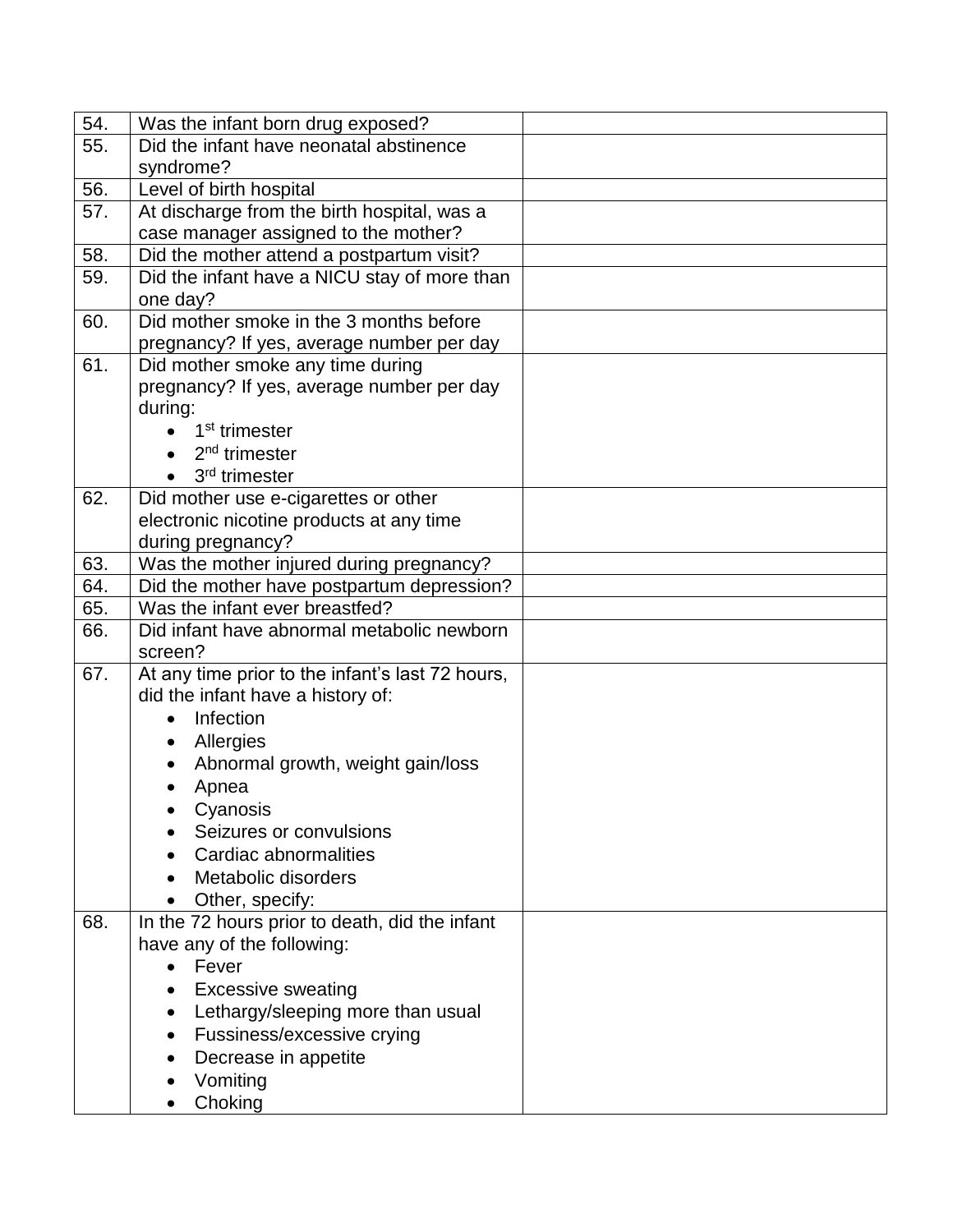|                  | Diarrhea<br>$\bullet$                                                                  |  |
|------------------|----------------------------------------------------------------------------------------|--|
|                  | Stool changes                                                                          |  |
|                  | Difficulty breathing<br>$\bullet$                                                      |  |
|                  | Apnea<br>$\bullet$                                                                     |  |
|                  | Cyanosis                                                                               |  |
|                  | Seizures or convulsions                                                                |  |
|                  | Other, specify:                                                                        |  |
| 69.              | In the 72 hours prior to death, was the infant                                         |  |
|                  | injured? If yes, describe.                                                             |  |
| 70.              | In the 72 hours prior to death, was the infant                                         |  |
|                  | given any vaccines? If yes, specify.                                                   |  |
| 71.              | In the 72 hours prior to death, was the infant                                         |  |
|                  | given any medications or remedies (herbal,                                             |  |
|                  | prescription, OTC, home remedies)?                                                     |  |
|                  | Page 15 - Section H8. Answer only if a medical condition is the primary cause of death |  |
|                  | (including SIDS, low birth weight and prematurity)                                     |  |
| a.               | How long did the child have the medical<br>condition?                                  |  |
| b.               | Was death expected as a result of the                                                  |  |
|                  | medical condition?                                                                     |  |
| C.               | Was the child receiving health care for the                                            |  |
|                  | medical condition?                                                                     |  |
| d.               | Were the prescribed care plans appropriate                                             |  |
|                  | for the medical condition?                                                             |  |
| е.               | Was child/family compliant with prescribed                                             |  |
|                  | care plan?                                                                             |  |
| f.               | Was medical condition associated with an                                               |  |
|                  | outbreak?                                                                              |  |
| g.               | Was environmental tobacco exposure a                                                   |  |
|                  | contributing factor in death?                                                          |  |
| h.               | Were there any access or compliance issues                                             |  |
|                  | related to death? If yes, specify.                                                     |  |
| i.               | Was the death caused by a medical                                                      |  |
|                  | misdadventure?                                                                         |  |
|                  | Pages 16 and 17 - Section I1 - Sudden and Unexpected Death in the Young (SDY           |  |
| <b>Counties)</b> |                                                                                        |  |
| a.               | Was the death a homicide, suicide,                                                     |  |
|                  | overdose, injury with the external cause as                                            |  |
|                  | the only and obvious cause of death or a                                               |  |
|                  | death expected within six months due to<br>terminal illness? If no, please answer      |  |
|                  | questions below. Please answer                                                         |  |
|                  | questions if cause of death was infant                                                 |  |
|                  | suffocation, motor vehicle crash with                                                  |  |
|                  | child as driver or drowning.                                                           |  |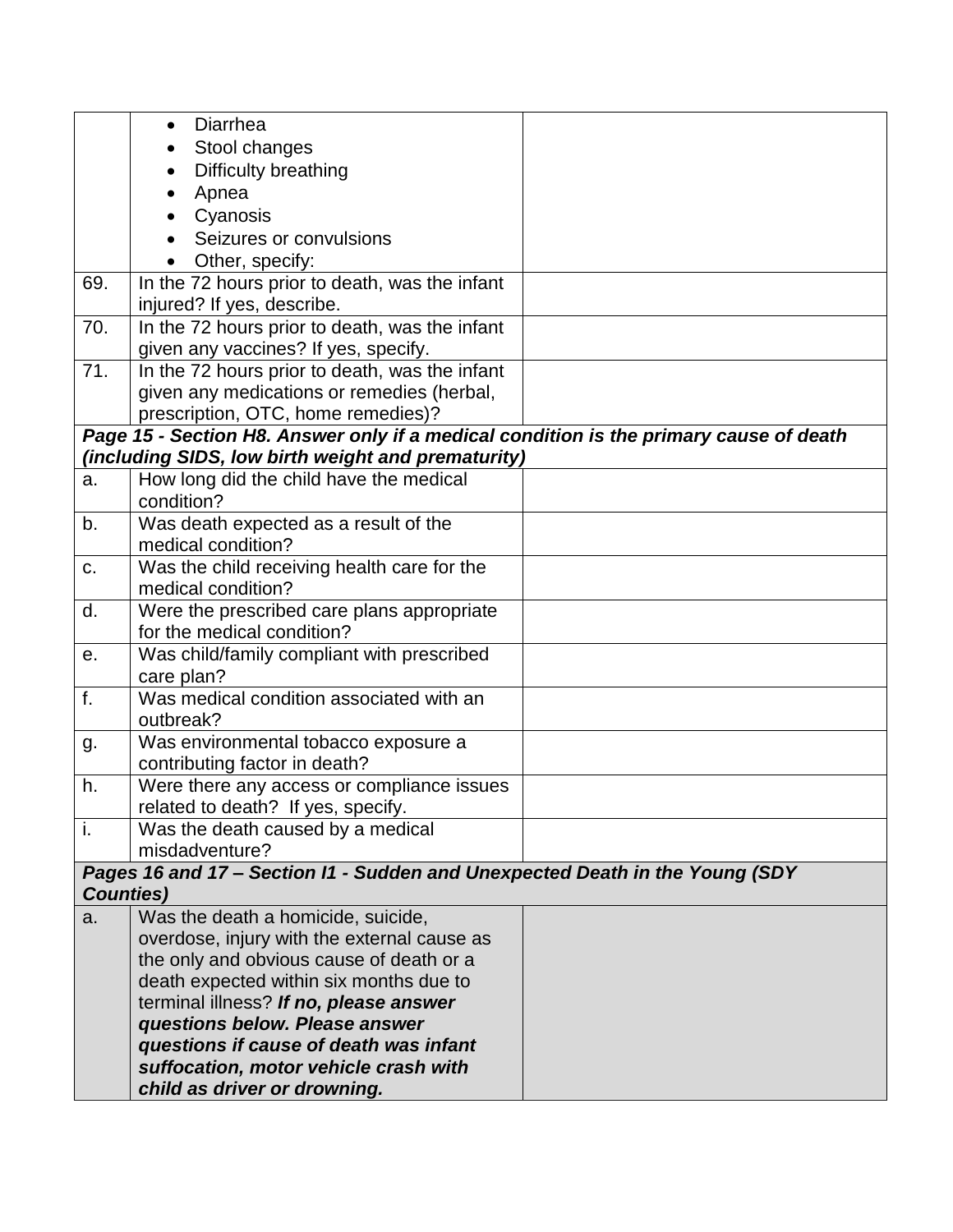| b. | Did the child have a history of any of the     |  |
|----|------------------------------------------------|--|
|    | following acute conditions or symptoms         |  |
|    | within 72 hours of death?                      |  |
|    | Chest pain<br>$\bullet$                        |  |
|    | Dizziness/lightheaded<br>$\bullet$             |  |
|    | Fainting<br>$\bullet$                          |  |
|    | Palpitations<br>$\bullet$                      |  |
|    | Concussion<br>$\bullet$                        |  |
|    | Confusion<br>$\bullet$                         |  |
|    | Convulsions/seizures<br>$\bullet$              |  |
|    | Headache<br>$\bullet$                          |  |
|    | Head injury<br>$\bullet$                       |  |
|    | Psychiatric symptoms<br>$\bullet$              |  |
|    | Acute paralysis<br>$\bullet$                   |  |
|    | Asthma<br>$\bullet$                            |  |
|    | Pneumonia<br>$\bullet$                         |  |
|    | Difficulty breathing<br>$\bullet$              |  |
|    | Fever<br>$\bullet$                             |  |
|    | Heat exhaustion/stroke<br>$\bullet$            |  |
|    | Muscle aches/cramping<br>$\bullet$             |  |
|    | Slurred speech<br>$\bullet$                    |  |
|    | Vomiting<br>$\bullet$                          |  |
|    | Other, specify:<br>$\bullet$                   |  |
| C. | At any time more than 72 hours preceding       |  |
|    | death did the child have a personal history of |  |
|    | any of the following chronic conditions or     |  |
|    | symptoms?                                      |  |
|    | Chest pain<br>$\bullet$                        |  |
|    | Dizziness/lightheaded<br>$\bullet$             |  |
|    | Fainting<br>$\bullet$                          |  |
|    | Palpitations<br>$\bullet$                      |  |
|    | Concussion                                     |  |
|    | Confusion                                      |  |
|    | Convulsions/seizures                           |  |
|    | Headache<br>$\bullet$                          |  |
|    | Head injury<br>$\bullet$                       |  |
|    | Difficulty breathing                           |  |
|    | Slurred speech<br>$\bullet$                    |  |
|    | Other, specify:                                |  |
| d. | Did the child have any prior serious injuries? |  |
| е. | Had the child ever been diagnosed with any     |  |
|    | of the following?                              |  |
|    | <b>Blood diseases</b>                          |  |
|    | <b>Cardiac conditions</b>                      |  |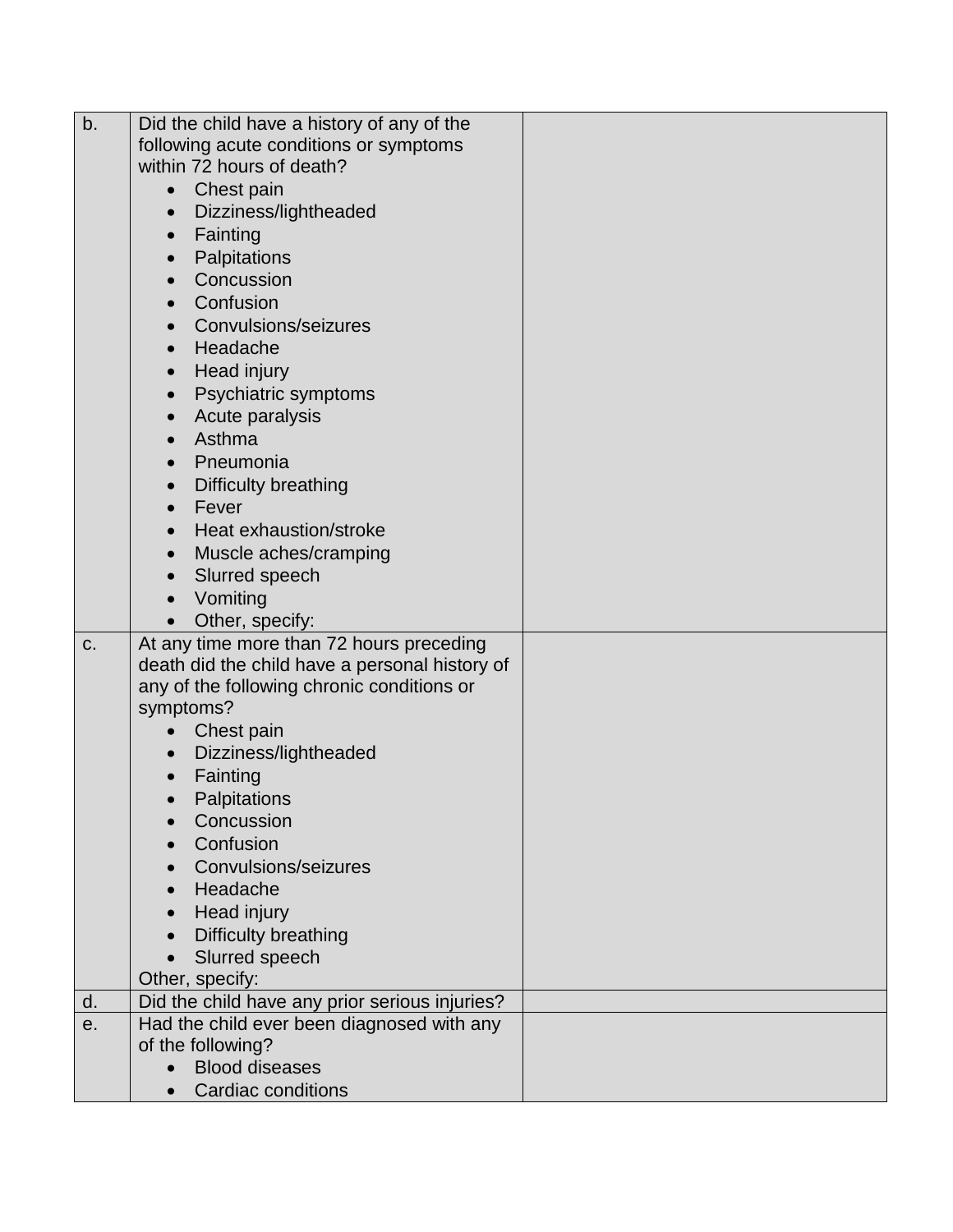|    | Neurologic conditions                       |  |
|----|---------------------------------------------|--|
|    | <b>Respiratory conditions</b>               |  |
|    | Other significant medical history           |  |
| f. | Did child have any blood relatives with the |  |
|    | following diseases?                         |  |
|    | Sudden unexpected death before age          |  |
|    | 50                                          |  |
|    | Heart condition or stroke before 50         |  |
|    | Aortic aneurysm or rupture                  |  |
|    | Arrhythmia                                  |  |
|    | Cardiomyopathy<br>$\bullet$                 |  |
|    | Congenital heart disease                    |  |
|    | Epilepsy or convulsions/seizure             |  |
|    | Other neurologic disease                    |  |
|    | <b>Febrile seizures</b>                     |  |
|    | Unexplained fainting                        |  |
|    | <b>Congenital deafness</b>                  |  |
|    | Connective tissue disease                   |  |
|    | Mitochondrial disease<br>$\bullet$          |  |
|    | Muscle disorder                             |  |
|    | Thromobophilia                              |  |
|    | Other genetic disorders                     |  |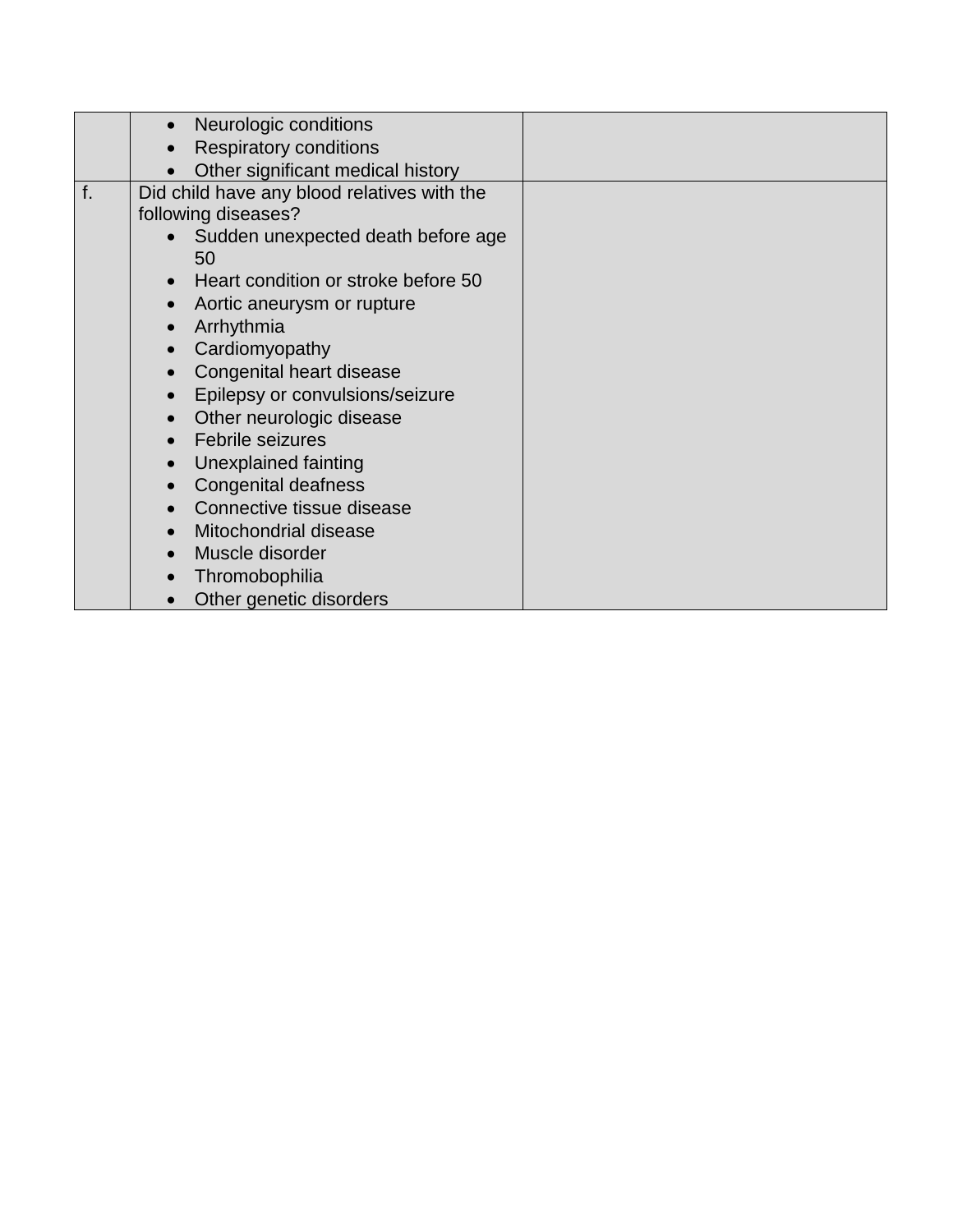| <b>Mental Health Provider</b> |                                                                                                                                                                                                                                                                                                                       |  |
|-------------------------------|-----------------------------------------------------------------------------------------------------------------------------------------------------------------------------------------------------------------------------------------------------------------------------------------------------------------------|--|
|                               | Page 4 - Section A2 - Children Over One Year Old                                                                                                                                                                                                                                                                      |  |
| 30.                           | Child had received prior mental health<br>services?                                                                                                                                                                                                                                                                   |  |
| 31.                           | Child was receiving mental health<br>services?                                                                                                                                                                                                                                                                        |  |
| 32.                           | Child on medications for mental health<br>illness?                                                                                                                                                                                                                                                                    |  |
| 33.                           | Child had emergency department visit<br>for mental health care within the<br>previous 12 months?                                                                                                                                                                                                                      |  |
| 34.                           | Child was hospitalized for mental<br>health care within the previous 12<br>months?                                                                                                                                                                                                                                    |  |
| 36.                           | Child had a history of substance<br>abuse? If yes, please specify:                                                                                                                                                                                                                                                    |  |
|                               | Page 20 - Section I6 - Suicide                                                                                                                                                                                                                                                                                        |  |
| a.                            | Child's history. Indicate all that apply:<br>Involved in sports or activities<br>Used social media<br>History of running away<br>History of fearfulness,<br>withdrawal, or anxiety<br>History of explosive anger,<br>yelling, or disobeying<br>History of head injury<br>Death of a peer, friend, or family<br>member |  |
| b.                            | Was the child ever diagnosed with any<br>of the following?<br>Anxiety spectrum disorder<br>Bipolar spectrum disorder<br>Depressive spectrum disorder<br>Disruptive, impulse control or<br>conduct disorder<br>Eating disorder<br>Substance-related or addictive<br>disorders                                          |  |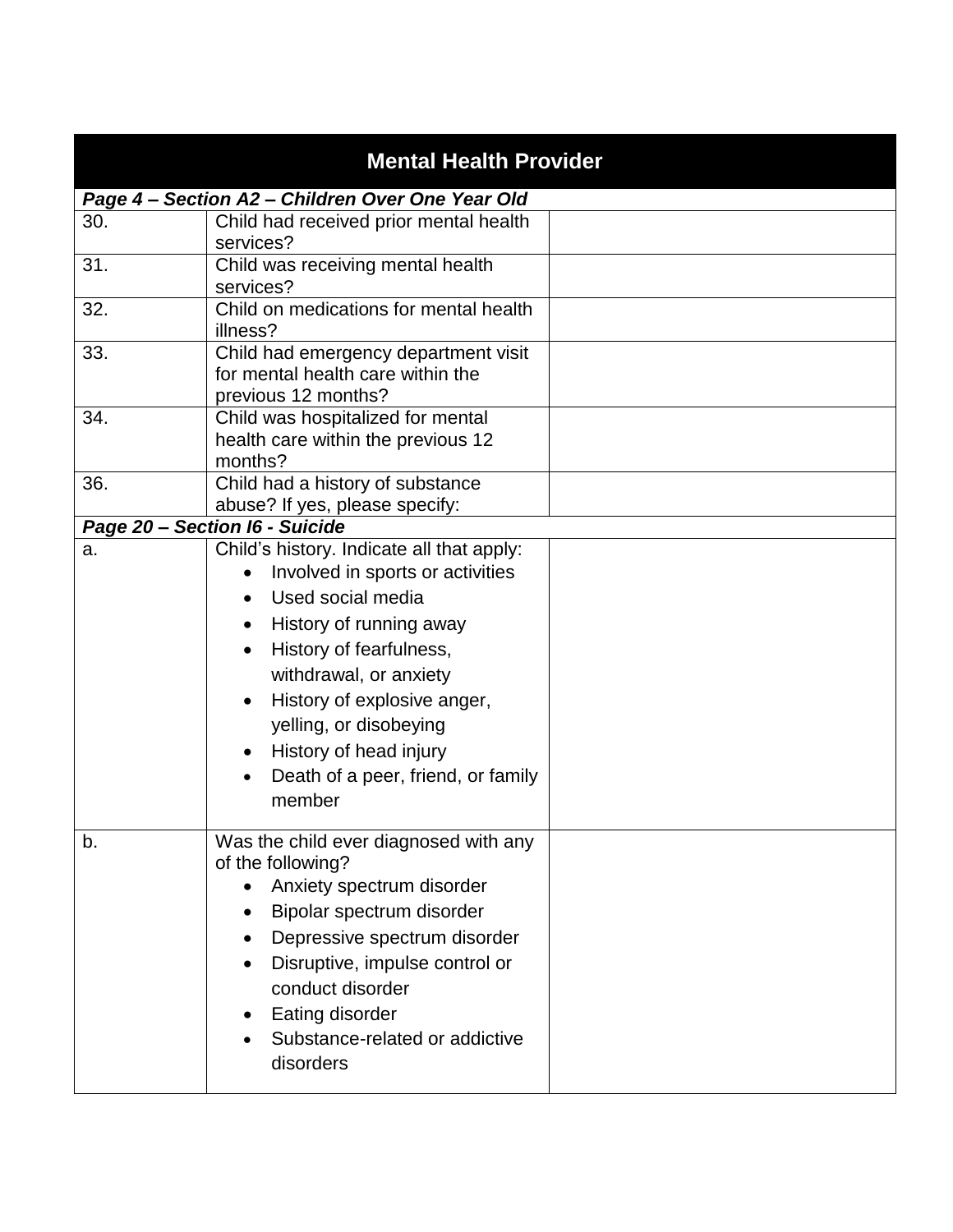| c. | Indicate all suicidal behaviors/attempts<br>that ever applied:<br>Preparatory behavior<br>Aborted attempts (#)<br>Interrupted attempts (#)<br>Non-fatal attempts (#)                                                                                                                                                  |  |
|----|-----------------------------------------------------------------------------------------------------------------------------------------------------------------------------------------------------------------------------------------------------------------------------------------------------------------------|--|
| d. | Did the child ever communicate any<br>suicidal thoughts, actions, or intent?                                                                                                                                                                                                                                          |  |
| g. | Did the child ever have a history of<br>non-suicidal self-harm?                                                                                                                                                                                                                                                       |  |
| h. | Warning signs. Indicate all that apply:<br>Talked about or made plans for<br>suicide<br>Expressed hopelessness about<br>the future<br>Displayed severe/overwhelming<br>emotional pain or distress<br>Expressed perceived burden on<br>others<br>Showed worrisome behavioral<br>cures or marked changes in<br>behavior |  |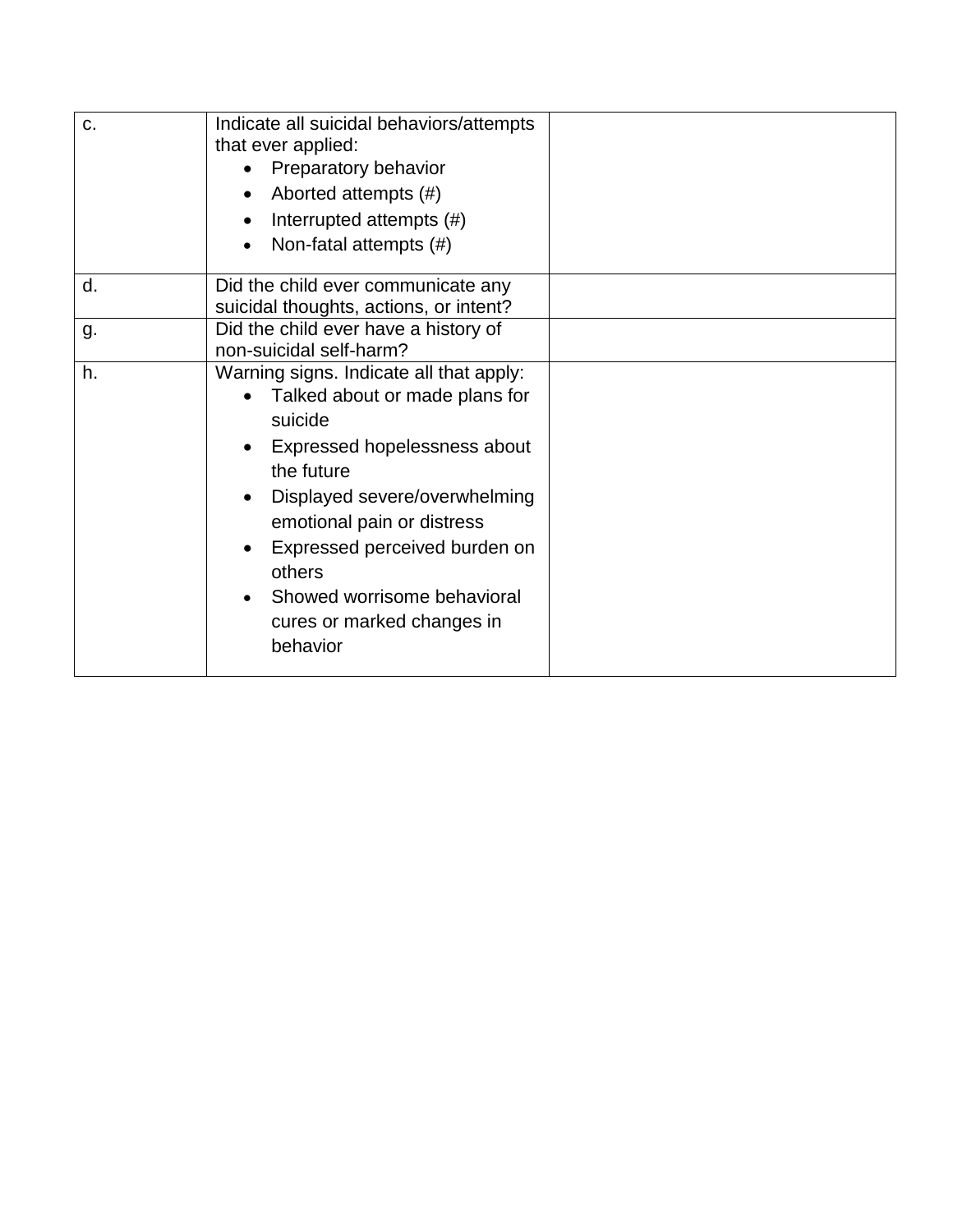| <b>School District Representative</b> |                                                                                                                                                                                                                                                                                                    |  |
|---------------------------------------|----------------------------------------------------------------------------------------------------------------------------------------------------------------------------------------------------------------------------------------------------------------------------------------------------|--|
| <b>Page 3- Child Information</b>      |                                                                                                                                                                                                                                                                                                    |  |
| 13.                                   | Child had disability or chronic illness?<br>If yes, check all that apply:<br>Physical/orthopedic, specify:<br>Mental health/substance abuse,<br>specify:<br>Cognitive/intellectual, specify:<br>Sensory, specify:<br>If yes, was child receiving Children's<br>Special Health Care Needs services? |  |
|                                       | Page 3 and 4- Section A2 - Children Over One Year Old                                                                                                                                                                                                                                              |  |
| 26.                                   | Child's highest education level                                                                                                                                                                                                                                                                    |  |
| 28.                                   | Did child have problems in school?<br>If yes, please check all that apply:<br>Academic<br>Truancy<br>Suspensions<br>Behavioral<br>Expulsion<br>Other, specify:                                                                                                                                     |  |
| 30.                                   | Child had received prior mental health<br>services?                                                                                                                                                                                                                                                |  |
| 31.                                   | Child was receiving mental health<br>services?                                                                                                                                                                                                                                                     |  |
| 32.                                   | Child on medications for mental health<br>illness?                                                                                                                                                                                                                                                 |  |
| 35.                                   | Issues prevented child from receiving<br>mental health services?                                                                                                                                                                                                                                   |  |
| 36.                                   | Child had a history of substance<br>abuse? If yes, please specify:                                                                                                                                                                                                                                 |  |
|                                       | Page 20 - Section I6 - Suicide                                                                                                                                                                                                                                                                     |  |
| a.                                    | Child's history. Indicate all that apply:<br>Involved in sports or activities<br>Used social media<br>History of running away<br>History of fearfulness,<br>withdrawal, or anxiety<br>History of explosive anger,<br>yelling, or disobeying<br>History of head injury                              |  |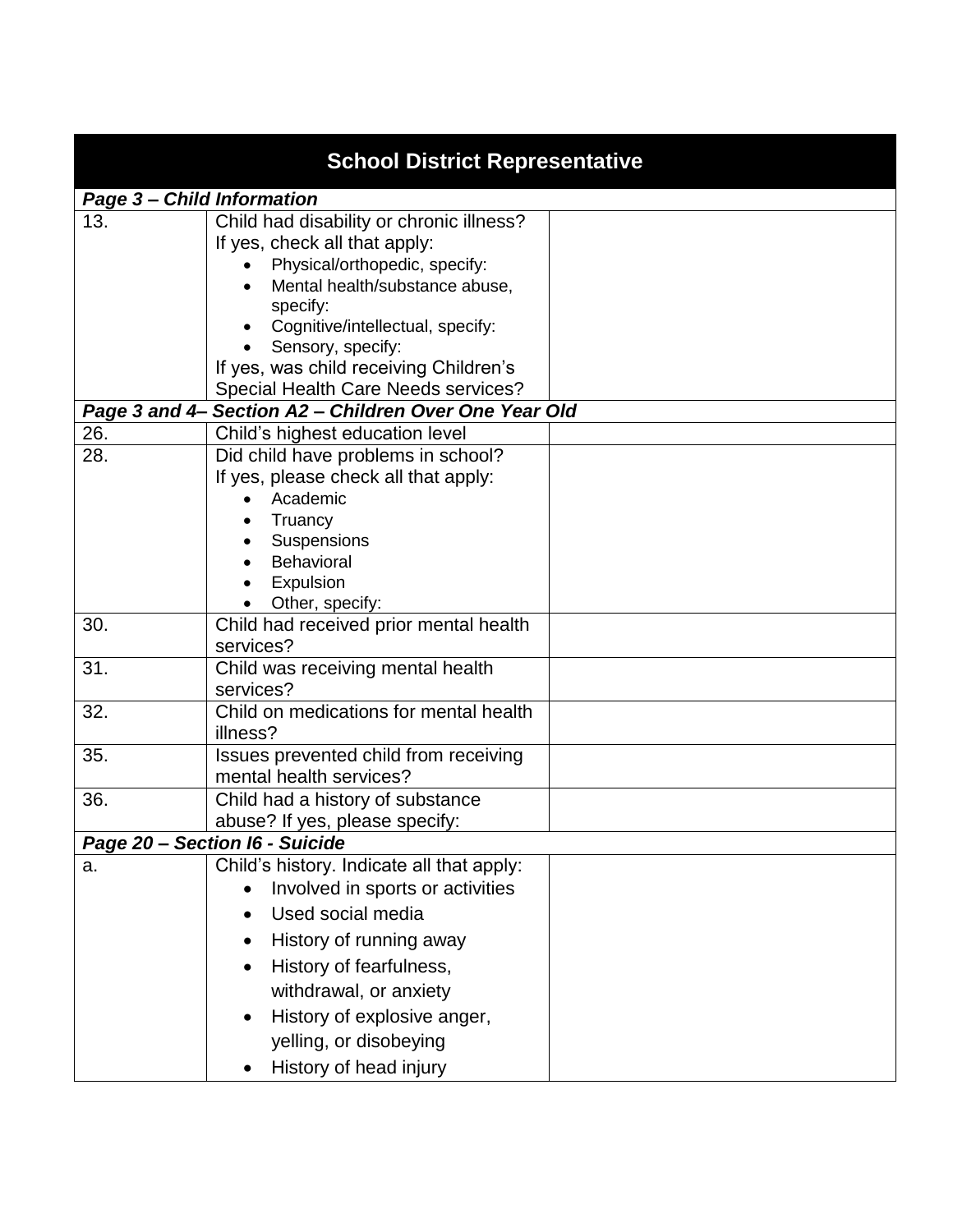|    | Death of a peer, friend, or family<br>member                                 |  |
|----|------------------------------------------------------------------------------|--|
| b. | Was the child ever diagnosed with any<br>of the following?                   |  |
|    | Anxiety spectrum disorder                                                    |  |
|    | Bipolar spectrum disorder                                                    |  |
|    | Depressive spectrum disorder                                                 |  |
|    | Disruptive, impulse control or                                               |  |
|    | conduct disorder                                                             |  |
|    | Eating disorder                                                              |  |
|    | Substance-related or addictive                                               |  |
|    | disorders                                                                    |  |
| C. | Indicate all suicidal behaviors/attempts                                     |  |
|    | that ever applied:<br>Preparatory behavior                                   |  |
|    | Aborted attempts (#)                                                         |  |
|    | Interrupted attempts (#)                                                     |  |
|    | Non-fatal attempts (#)                                                       |  |
|    |                                                                              |  |
| d. | Did the child ever communicate any<br>suicidal thoughts, actions, or intent? |  |
| е. | Was there evidence the death was                                             |  |
|    | planned or premeditated?                                                     |  |
| g. | Did the child ever have a history of<br>non-suicidal self-harm?              |  |
| h. | Warning signs. Indicate all that apply:                                      |  |
|    | Talked about or made plans for                                               |  |
|    | suicide                                                                      |  |
|    | Expressed hopelessness about<br>the future                                   |  |
|    | Displayed severe/overwhelming                                                |  |
|    | emotional pain or distress                                                   |  |
|    | Expressed perceived burden on                                                |  |
|    | others                                                                       |  |
|    | Showed worrisome behavioral cures or                                         |  |
|    | marked changes in behavior                                                   |  |
| b. | Child experienced a known crisis within                                      |  |
|    | 30 days of the death?                                                        |  |
|    |                                                                              |  |
|    |                                                                              |  |